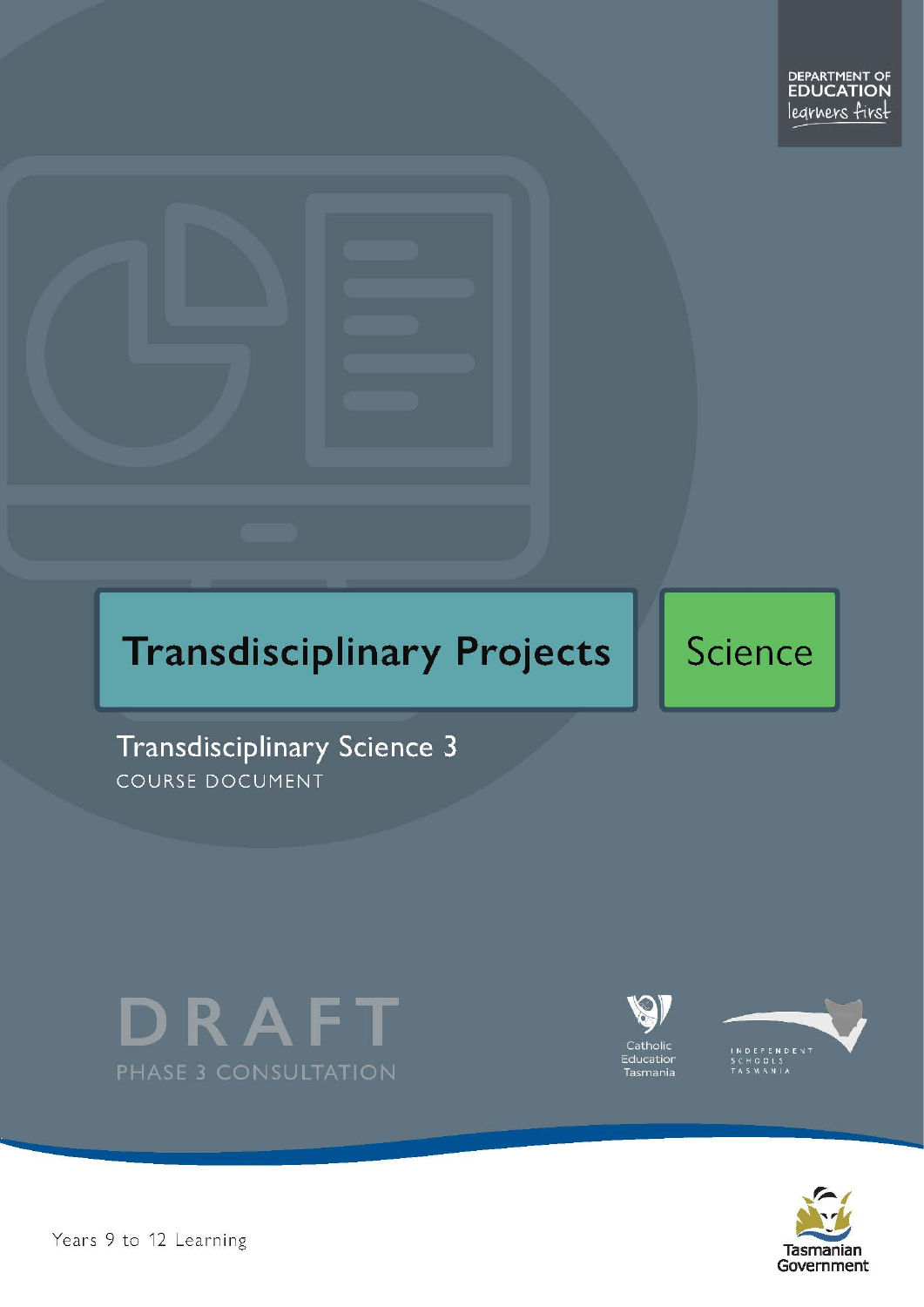# Table of Contents

Phase 3 Consultation Draft Published: March 2021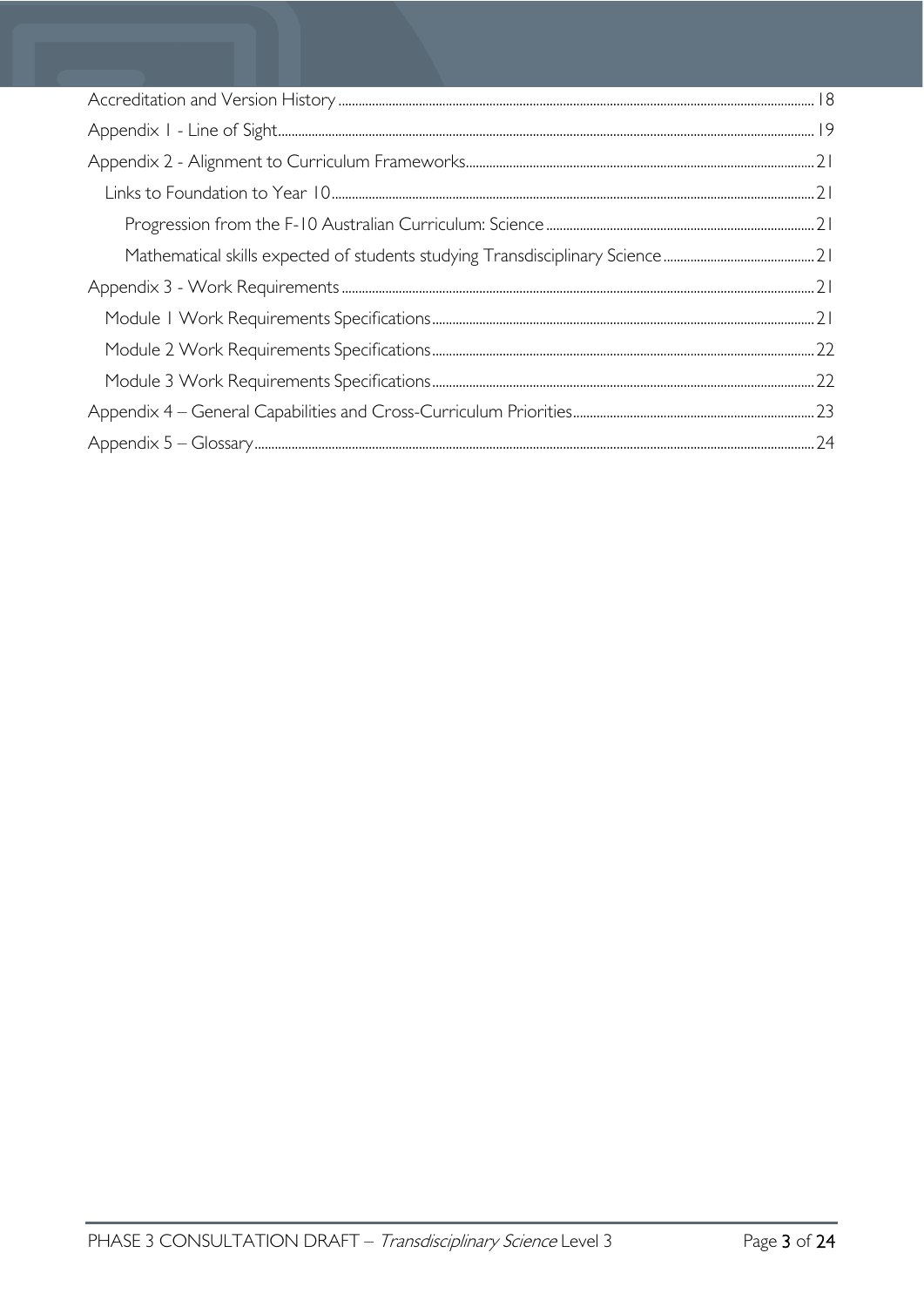# <span id="page-3-0"></span>Transdisciplinary Science, 150 hours – Level 3

This course is the Level 3 component of the Transdisciplinary Science program.

### <span id="page-3-1"></span>Aims

The purpose of Years 9 to 12 [Education](https://publicdocumentcentre.education.tas.gov.au/library/Shared%20Documents/Years-9-to-12-Education-Framework.pdf) is to enable all students to achieve their potential through Years 9 to 12 and beyond in further study, training or employment.

Years 9 to 12 Education enables: Personal Empowerment, Cultural Transmission, Preparation for Citizenship and Preparation for Work.

This course supports the principles of Access, Agency, Excellence, Balance, Support and Achievement as part of a range of programs that enables students to access a diverse and highly flexible range of learning opportunities suited to their level of readiness, interests and aspirations.

Courses aligned to the Years 9 to 12 Curriculum [Framework](https://publicdocumentcentre.education.tas.gov.au/library/Shared%20Documents/Education%209-12%20Frameworks%20A3%20WEB%20POSTER.pdf) belong to one of the five focus areas of Discipline-based Study, Transdisciplinary Projects, Professional Studies, Work-based Learning and Personal Futures.

Transdisciplinary Science Level 3 is a Transdisciplinary Projects course.

# <span id="page-3-2"></span>Focus Area – Transdisciplinary Projects

Transdisciplinary Projects courses require students to integrate, transfer and reflect on their prior knowledge, skills, attitudes and values in transdisciplinary ways. Students will engage critically and creatively to integrate the learning and ways of working from multiple disciplines. Students will produce outcomes that are only possible through the intersection between disciplines. Students will share the outcomes of Transdisciplinary Projects as appropriate to their methodology, and their exhibition of work will form a major element of their assessment. Students will reflect upon their learning by evaluating their project outputs, the effectiveness of their methodology and the implications of their work on the pre-existing body of knowledge.

Transdisciplinary projects courses have three key features that guide teaching and learning:

- engage and ideate
- connect and apply
- exhibit and reflect.



Figure 1: Transdisciplinary Project Cycle of Learning (adapted from OECD Learning Compass 2030)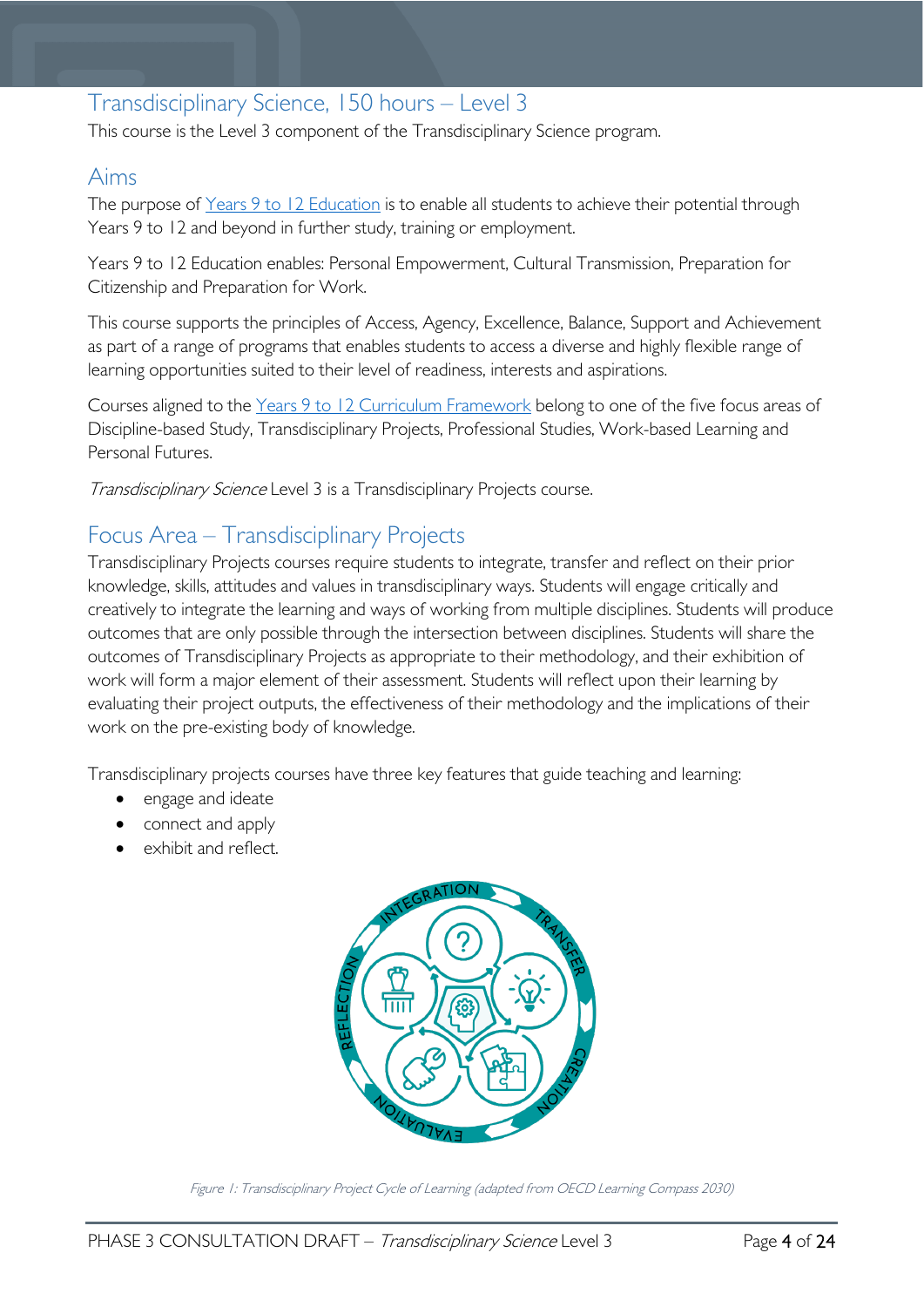In this course learners will do this by:

- drawing on their prior learning and community to engage with an area of inquiry
- identifying, generating and refining their inquiries by considering approaches across disciplines
- practise methodologies that span disciplines of science with others
- iteratively apply and refine these methodologies to their chosen area of inquiry
- reflecting on their learning and inquiries to build their practice and understanding
- showcasing their inquiries and reflections

### <span id="page-4-0"></span>**Rationale**

As part of a group of two flexible science components Transdisciplinary Science Level 3 provides a powerful platform for learners to develop their capabilities, in particular, to think creatively, work collaboratively, and be innovative.

Learners undertaking *Transdisciplinary Science* Level 3 will apply inquiry-based approaches to design, plan, and undertake investigations on a short term or more extended scale, responding to local or global situations. Both collaboratively and individually, students will employ a scientific approach to collecting, representing, analysing data, and using technological tools effectively. After critically evaluating their procedures or models, students communicate scientifically to draw evidence-based conclusions that may lead to further testing, exploring more effective methods or solutions, or new questions. They will be equipped to navigate, understand and adapt to what we experience as 21st Century learners.

Innovative and critical thinking in the world of science underpins a cohesive understanding of the natural world and the discovery of new ways of doing and thinking. Science is continually refining and expanding knowledge and, as this happens, stimulating new questions for future investigation.

Of the 22 divisions of academic student in the Fields of Research 2007 classification, 10 are scientific and 3 have deep and rich relationships with science. [\(https://www.abs.gov.au/AUSSTATS/abs@.nsf/Previousproducts/1297.0Main%20Features52008](https://www.abs.gov.au/AUSSTATS/abs@.nsf/Previousproducts/1297.0Main%20Features52008) )

In practice, most modern and applied science flows between these divisions and is transdisciplinary once contextualised. Only half of these divisions, which are then further divided into recognisable disciplines, are represented within the current TCE offerings.

## <span id="page-4-1"></span>Integration of General Capabilities and Cross-Curriculum Priorities

The general capabilities addressed specifically in this course are:

- Critical and creative thinking  $\mathbb{C}$
- Ethical understanding  $\div$
- Literacy  $\blacksquare$
- Numeracy  $\frac{1}{2}$
- Personal and social capability  $\ddot{\ddot{}}$

The cross-curriculum priorities are enabled through this course are:

- Aboriginal and Torres Strait Islander Histories and Cultures  $\mathcal V$
- Asia and Australia's Engagement with Asia **MA**
- Sustainability  $\triangleleft$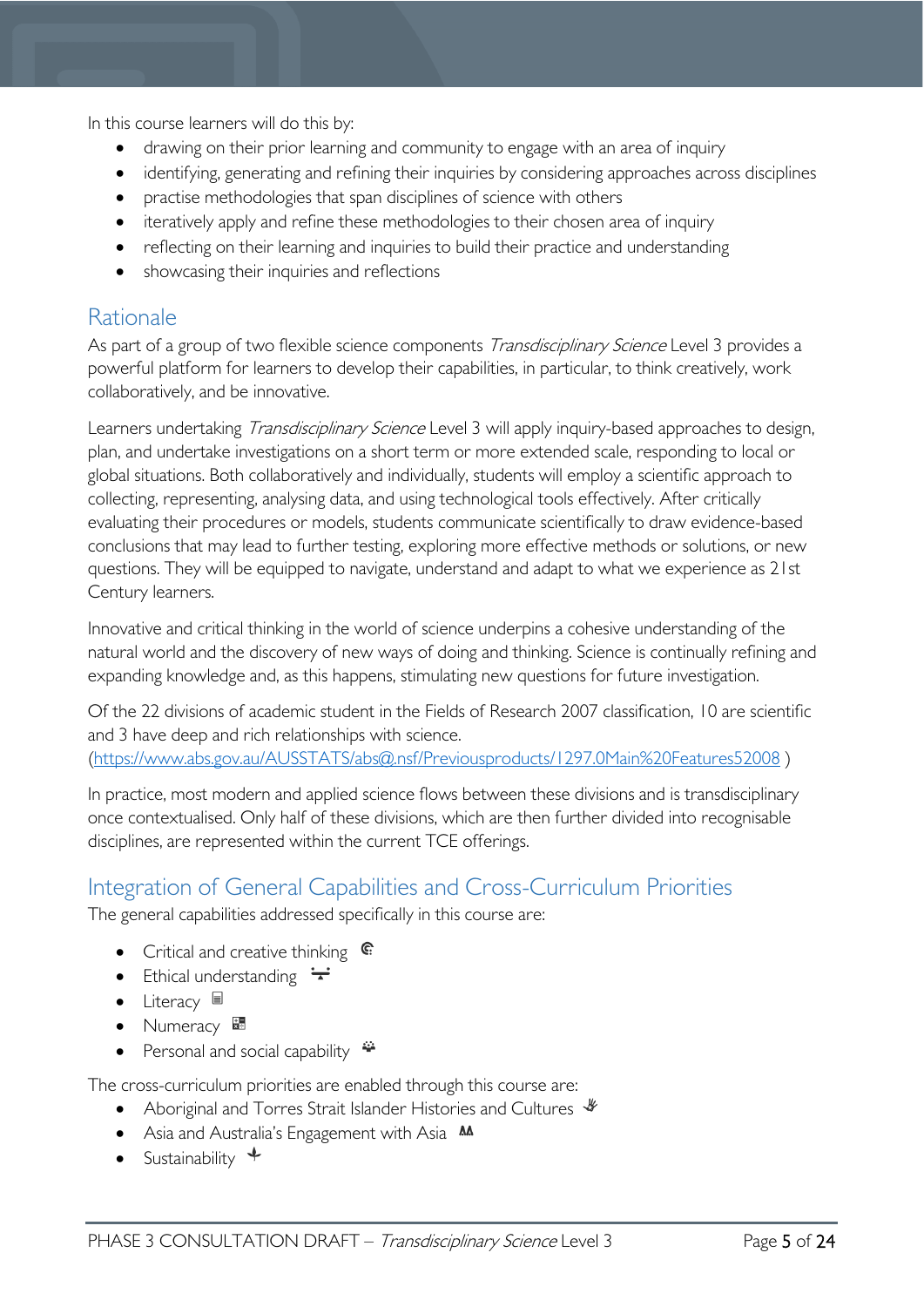### <span id="page-5-0"></span>Course Description

Transdisciplinary Science Level 3, together with its Level 2 component, provides an opportunity to inquire deeply into an area of scientific interest within Tasmania. Learners will choose and refine a line of questioning to gain both a breadth and depth of scientific knowledge and practice that is applied in our state. Learners will experience and gain expertise in inquiry processes and how knowledge is created. By coming to an evidence-based understanding through the applied observation and thinking skills in this course learners are prepared for any pathway in the twenty-first century.

### <span id="page-5-1"></span>Pathways

- Transdisciplinary Science Level 3 has a clear pathway from Australian Curriculum Science F-10 and other TASC Science courses as well as some TASC HaSS, HPE, Technologies and Mathematics courses.
- As the study of all life *Transdisciplinary Science* Level 3 has a clear pathway to large range of tertiary as well as vocational pathways.

### <span id="page-5-2"></span>Course Requirements

Learners enrolled in this course are required to be able to work responsibly and safely in practical situations.

Providers offering this course will need equipment, materials and a suitable space to carry out the practical component of the course effectively and safely.

This course requires learners to collaborate with others.

### <span id="page-5-3"></span>Course Structure, Delivery and Progression

#### <span id="page-5-4"></span>**Structure**

This course consists of three 50-hour modules.

Modules Available

Core Module 1: Inquiry, science and Tasmania

Core Module 2: Inquiry, methodology and theory

Core Module 3: Inquiry project



#### <span id="page-5-5"></span>**Delivery**

The three modules should be delivered in order 1, 2, 3.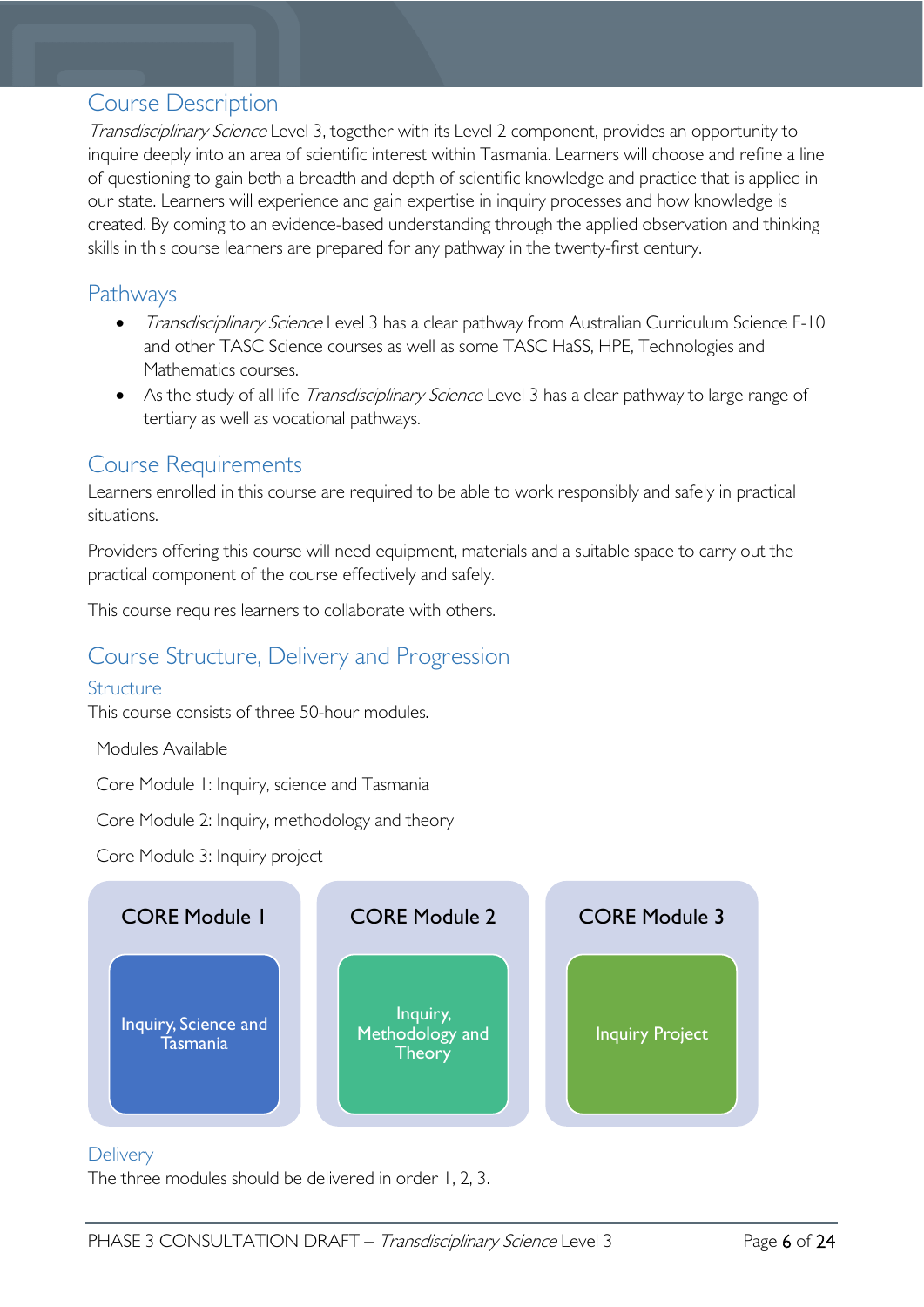#### <span id="page-6-0"></span>Developmental Progression

Module 1 introduces the learner to key ideas, concepts, skills, knowledge and understanding. Module 2 enables the learner to build upon these key ideas, concepts, skills, knowledge and understanding. Module 3 enables the learner to further build on these key ideas, concepts, skills, knowledge and understanding.

The progression of learning is evidenced through assessment opportunities which provide feedback to promote further learning. A culminating performance of understanding is reflected in the final work requirements.

### <span id="page-6-1"></span>Module 1 - Inquiry, science and Tasmania

Science is indispensable in Tasmania – now and into our future. Module 1 of Transdisciplinary Science Level 3 taps into the extensive fields where science is applied in our state and the prior knowledge of learners to engage with and ideate a focus that is relevant to our community. Learners will discover that in practice science draws from many disciplines. By researching, connecting and iteratively inquiring into this focus learners will begin to understand its place in Tasmania, and the theories, models and methodologies that are key to creating knowledge and feed back into the Tasmanian community.

The application of science though inquiry, reflection and refinement of understanding at every stage is key to this module. Learners should always be prepared to question their work and return to previous work to ensure they build their knowledge. Through this process possible lines of inquiry will emerge to be further refined in Module 2. Learners will have the opportunity to demonstrate their findings and plans though a folio.

#### <span id="page-6-2"></span>Module 1 Learning Outcomes

On successful completion of this module, learners will be able to:

- 1. analyse and synthesise the interrelationships of the development and applications of science with technology and the values of the broader community
- 2. apply and synthesise models and theories used to understand science
- 3. synthesise theory and observations, evaluate and communicate within scientific inquiry
- 4. work independently and with others to research, design and implement exploratory investigations for scientific inquiry.

#### <span id="page-6-3"></span>Module 1 Content

Within this module learners will discover where science is valued within the Tasmanian context. They will choose one area to investigate, analyse and synthesise in detail to understand the development and limitations of this application of science and its interrelationships with technology and sustainability within Tasmania. They will broadly explore the transdisciplinary nature of this science, the knowledge required and how it is applied. In parallel with this learner will become familiar with and iteratively practice methodologies used in Tasmania for this application of science. Learners will then synthesise their understanding and experience to choose a focus, and plan, for further investigation in Module 2.

#### Key Knowledge

Within science that is valued, applied or researched in the Tasmanian context learners will investigate, analyse and synthesise where:

#### Science as a human endeavour

- theories have been refined or replaced as new evidence, models or theories have emerged
- there are opportunities to refine theories or gather more data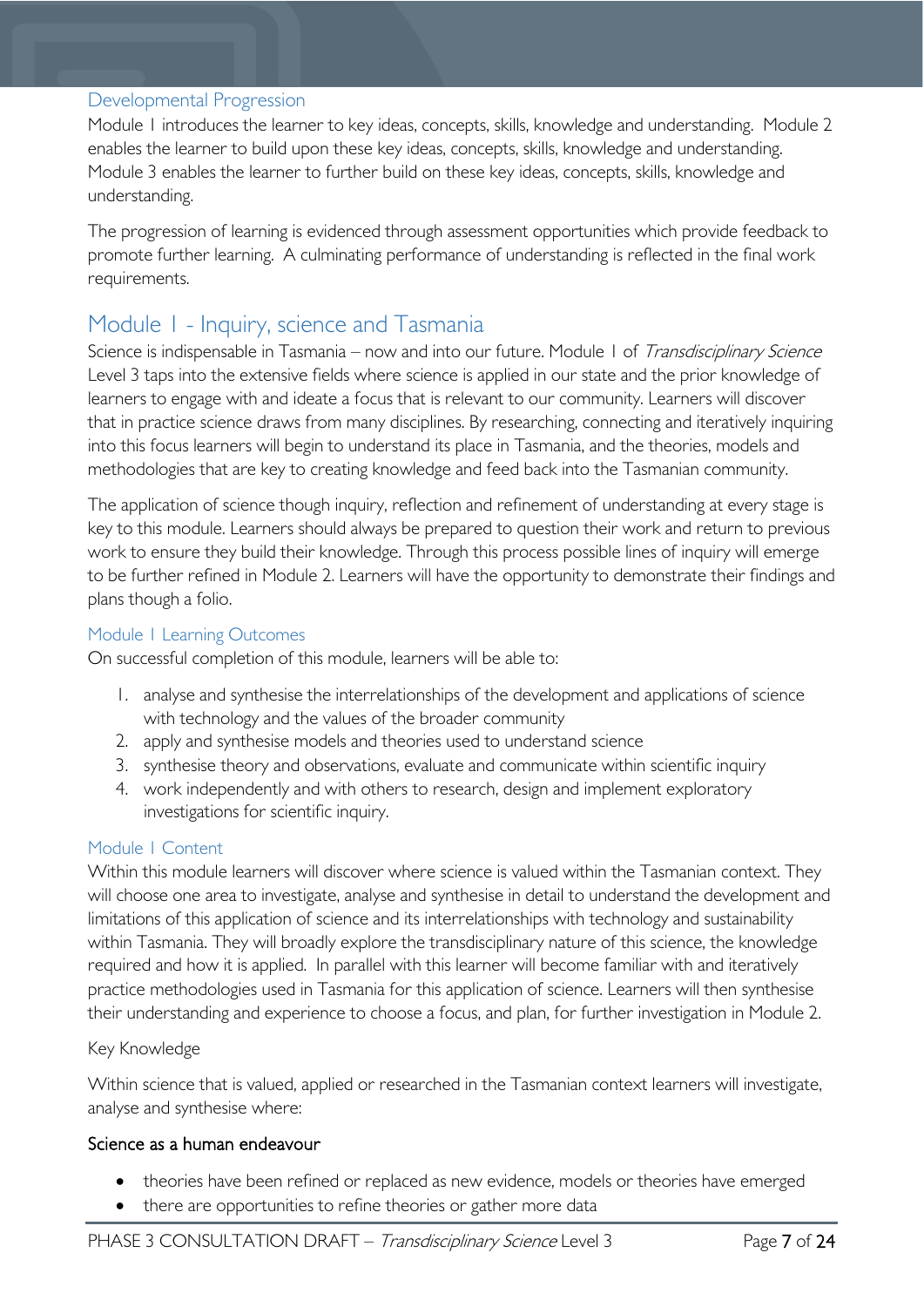- technology has assisted in greater understanding
- social, economic, cultural or environmental sustainability is impacted in Tasmania.

#### Science understanding

- the specialist knowledge required involves more than one scientific discipline
- the theories and concepts that need to be referenced
- different methodologies and specific terminology are used.

#### Key skills

#### Science Inquiry Skills

Within science that is valued in the Tasmanian context learners will:

#### Design and implementation of inquiry

- identify, research and construct questions for investigation and analysis
- design and conduct exploratory investigations to collect valid and reliable primary data that include procedures, risk assessment and ethical considerations
- explore ways to usefully organise, synthesise and represent data and information.

#### Evaluation of inquiry

- analyse the limitations of primary and secondary data and how they can be addressed
- research and analyse processes, claims and conclusions within a field of science
- draw valid and reasoned conclusions through analysing the inter-relationships of data, theories and models
- evaluate processes, data and conclusions to inform further investigation.

#### <span id="page-7-0"></span>Module 1 Work Requirements

The work requirements of a course are processes, products or performances that provide a significant demonstration of achievement that is measurable against the course's standards. Work requirements need not be the sole form of assessment for a module.

This module includes one (1) investigation work requirement (Inquiry in the Tasmanian context)

See Appendix 3 for summary of Work Requirement specifications for this course.

#### <span id="page-7-1"></span>Module 1 Assessment

This module will assess criteria 1, 2, 3, 4.

### <span id="page-7-2"></span>Module 2 - Inquiry, methodology and theory

To understand science in Tasmania the national context needs to be investigated. Module 2 of Transdisciplinary Science Level 3 will provide an opportunity to engage more deeply with their chosen focus. By researching, connecting and iteratively inquiring into this focus learners will begin to ideate towards an extended inquiry question. By applying theories, models and methodologies they will be able to make the connections to begin to prepare and support their extended inquiry.

Targeted application of science though inquiry, reflection and refinement of understanding at every stage is key to this module. Learners should always be prepared to question their work and return to previous work to ensure they are able to build their knowledge. Through this process questions for inquiry will emerge to be with one question to be chosen for Module 3. Learners will have the opportunity to demonstrate their findings and plans though a folio.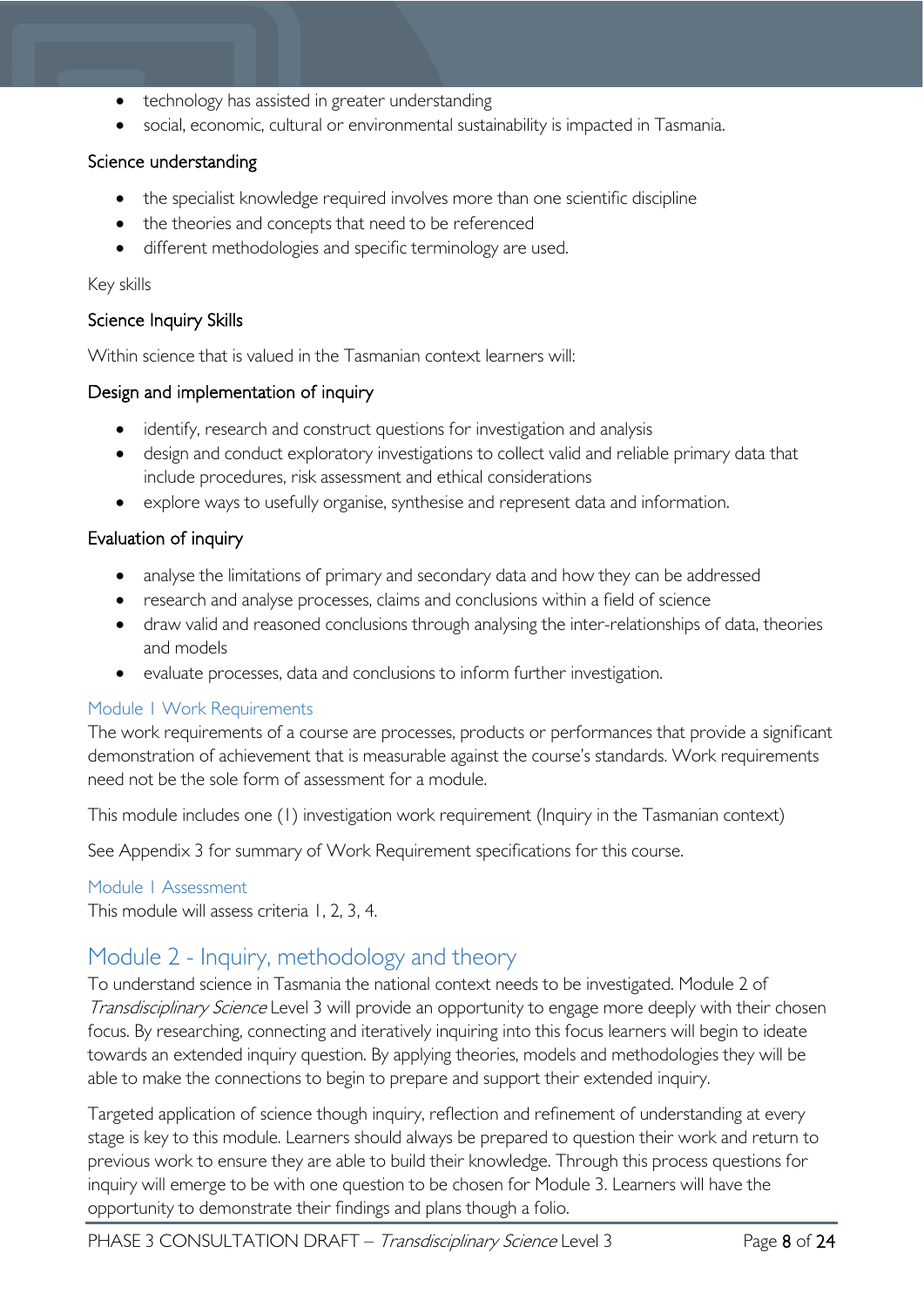#### <span id="page-8-0"></span>Module 2 Learning Outcomes

On successful completion of this module, learners will be able to:

- 1. analyse and synthesise the interrelationships of the development and applications of science with technology and the values of the broader community
- 2. apply and synthesise models and theories used to understand science
- 3. synthesise theory and observations, evaluate and communicate within scientific inquiry
- 5. work independently and with others to research, design and implement investigations to prepare for and/or support an extended scientific inquiry.

#### <span id="page-8-1"></span>Module 2 Content

Within this module learners will investigate, analyse and synthesise within the national context for their chosen focus and further inquire into the development and limitations of this focus and its interrelationships with technology and sustainability within Australia. They will investigate, analyse and synthesise the transdisciplinary nature of this focus, the knowledge required and how it is applied. In parallel with this, learners will become familiar with, practise, evaluate and iteratively refine methodologies to be used in their extended investigation in Module 3. Learners will then synthesise their understanding and experience to create a detailed plan for their extended investigation in Module 3.

#### Key Knowledge

Within a chosen scientific focus learners will investigate, analyse and synthesise where:

#### Science as a human endeavour

- theories of interest have been refined or replaced as new evidence, models or theories has emerged
- there are opportunities to refine theories or gather more data
- technology has assisted in greater understanding
- social, economic, cultural or environmental sustainability is impacted in Australia
- where there is collaboration within Australia.

#### Science understanding

- the specialist knowledge required involves more than one scientific discipline
- the detailed theories and concepts being applied (including mathematical modelling)
- different methodologies and specific terminology are used.

#### Key skills

#### Science inquiry skills

Within a chosen scientific focus learners will engage in investigations to develop and support an extended inquiry:

#### Design and implementation of inquiry

- identify, research and construct questions for investigation and analysis
- design and conduct exploratory investigations to collect valid and reliable primary data that include procedures, risk assessment and ethical considerations
- explore ways to usefully organise, synthesise and represent data and information.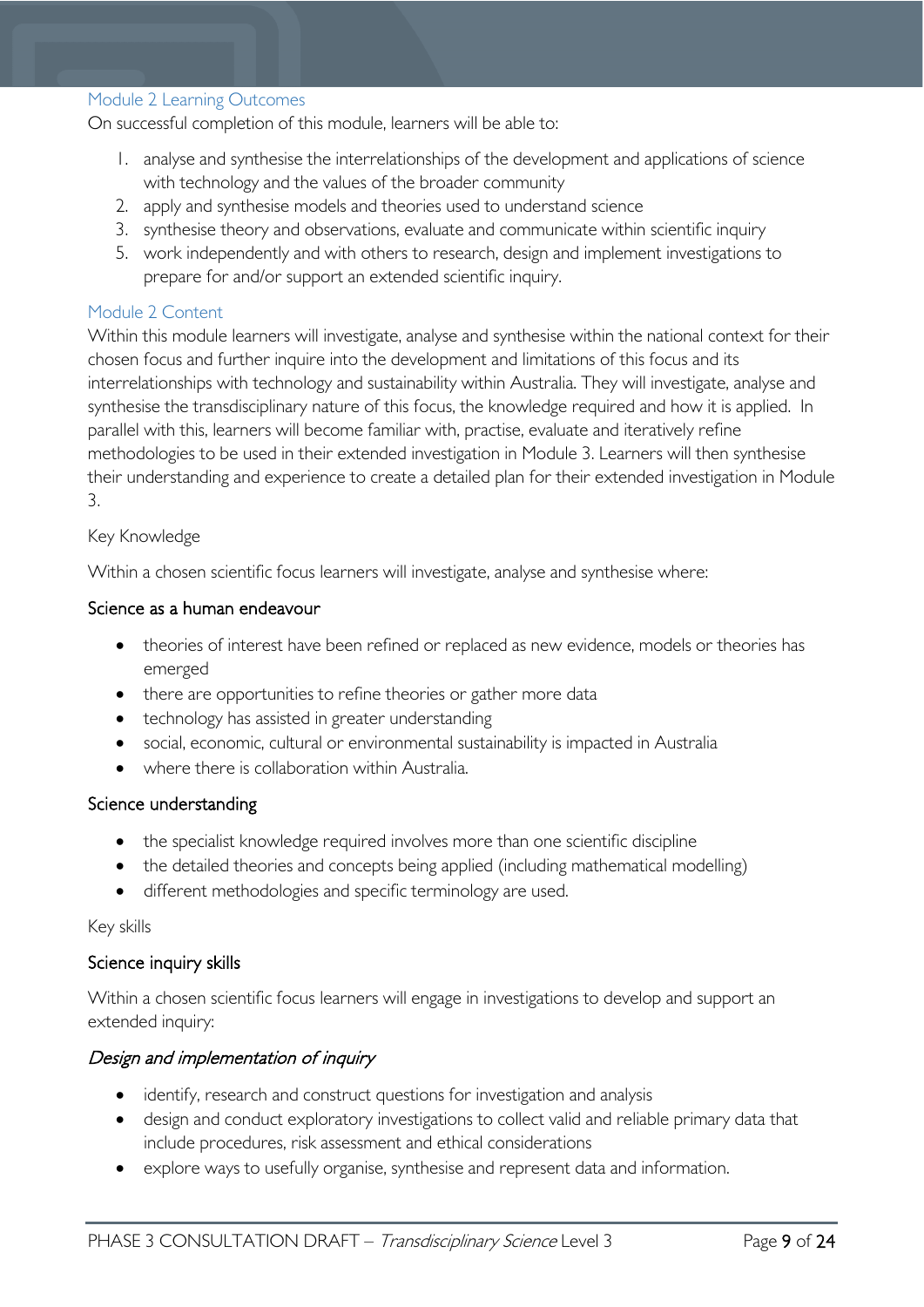#### Evaluation of inquiry

- analyse the limitations of primary and secondary data and how they can be addressed
- research and analyse processes, claims and conclusions within a field of science
- draw valid and reasoned conclusions through analysing the inter-relationships of data, theories and models
- evaluate processes, data and conclusions to inform further investigation.

#### <span id="page-9-0"></span>Module 2 Work Requirements

The work requirements of a course are processes, products or performances that provide a significant demonstration of achievement that is measurable against the course's standards. Work requirements need not be the sole form of assessment for a module.

This module includes one (1) investigation work requirement (Applying methodology and specialist knowledge)

See Appendix 3 for summary of Work Requirement specifications for this course.

#### <span id="page-9-1"></span>Module 2 Assessment

This module will assess criteria 1, 2, 3, 5.

### <span id="page-9-2"></span>Module 3 - Inquiry project

All science has global traditions and inter-relationships – learners will explore these to inform their chosen inquiry. Module 3 of *Transdisciplinary Science* Level 3 will provide an opportunity to inquire deeply into a question developed through Modules 1 and 2. By researching, connecting and iteratively inquiring into this question learners will build their understanding. By applying theories, models and methodologies they will be able to make the connections required to come to valid and supported conclusions.

As with previous modules – specific application of science though inquiry, reflection and refinement of understanding at every stage is key. Learners should always be prepared to question their work and return to previous work to ensure they are able to build their knowledge. Through this process possible answers to the inquiry question will crystalise and be discussed. Learners will have the opportunity to demonstrate their findings though a folio, a poster and a presentation.

#### <span id="page-9-3"></span>Module 3 Learning Outcomes

On successful completion of this module, learners will be able to:

- 1. analyse and synthesise the interrelationships of the development and applications of science with technology and the values of the broader community
- 2. apply and synthesise models and theories used to understand science
- 3. synthesise theory and observations, evaluate and communicate within scientific inquiry
- 6. work independently and with others to research, design and implement investigations to complete an extended scientific inquiry.

#### <span id="page-9-4"></span>Module 3 Content

Within this module learners will investigate, analyse and synthesise within the international context of their chosen investigation. They will inquire into the development and limitations specific to their extended investigation and its interrelationships with technology and sustainability globally. They will investigate and synthesise transdisciplinary knowledge required, and how it is applied. In parallel with this, learners will become familiar with, practise, evaluate and refine methodologies as they are used in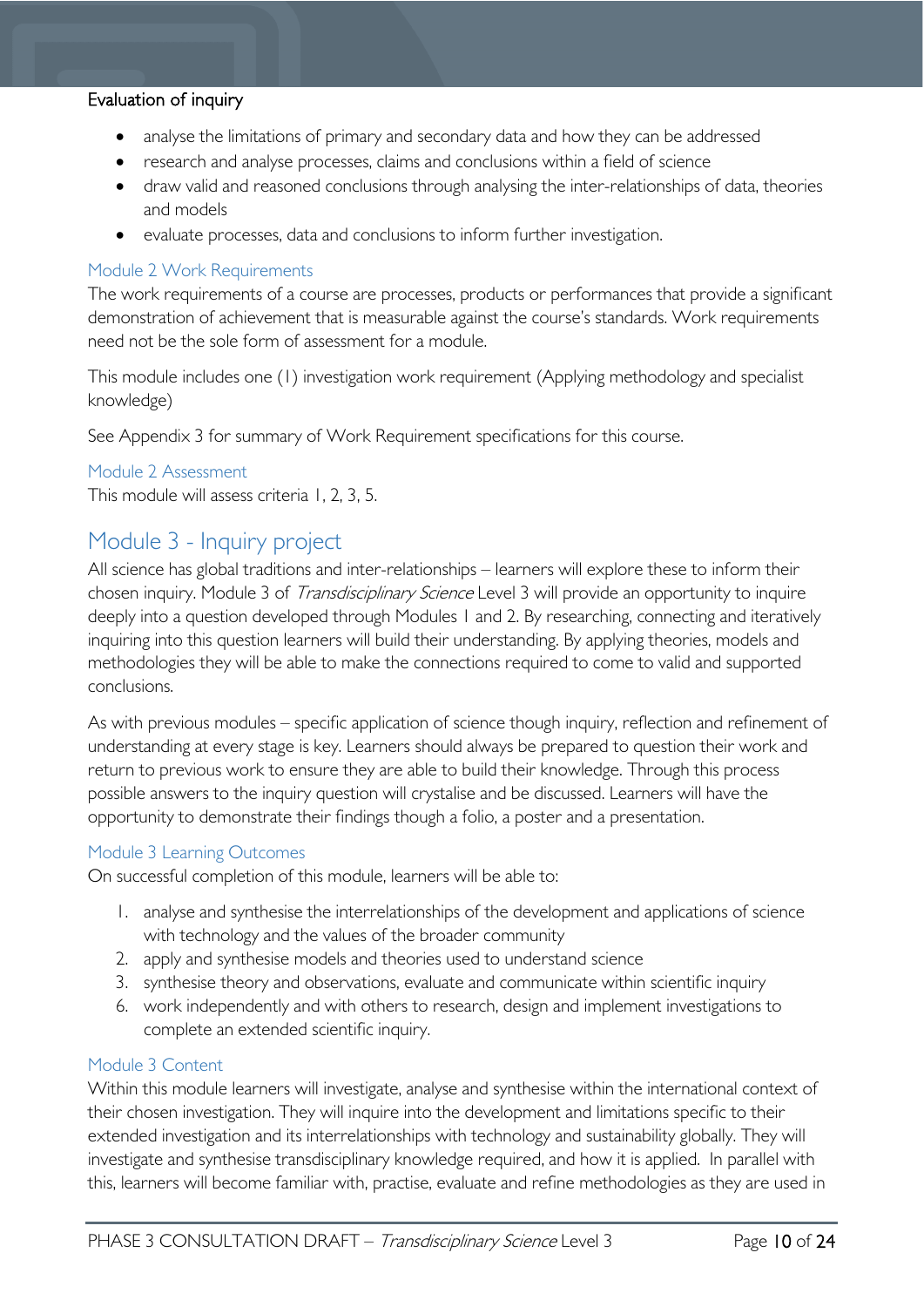their extended investigation. Learners will then synthesise their understanding and experience to produce a poster and a folio that represents their work and what they have found.

#### Key Knowledge

Within a scientific inquiry learners will investigate, analyse and synthesise where:

#### Science as a human endeavour

- theories of interest have been refined or replaced as new evidence, models or theories has emerged
- there are opportunities to refine theories or gather more data
- technology has assisted in greater understanding
- social, economic, cultural or environmental sustainability is impacted in Australia
- where there is international collaboration.

#### Science understanding

- the specialist knowledge required involves more than one scientific discipline
- the detailed theories and concepts that are being applied (including mathematical modelling)
- different methodologies and specific terminology are used.

#### Key skills

#### Science inquiry skills

Within a scientific inquiry learners will engage in one or more related investigations:

#### Design and implementation of inquiry

- identify, research and construct questions for investigation and analysis
- design and conduct exploratory investigations to collect valid and reliable primary data that include procedures, risk assessment and ethical considerations
- explore ways to usefully organise, synthesise and represent data and information.

#### Evaluation of inquiry

- analyse the limitations of primary and secondary data and how they can be addressed
- research and analyse processes, claims and conclusions within a field of science
- draw valid and reasoned conclusions through analysing the inter-relationships of data, theories and models
- evaluate processes, data and conclusions to inform further investigation.

#### <span id="page-10-0"></span>Module 3 Work Requirements

The work requirements of a course are processes, products or performances that provide a significant demonstration of achievement that is measurable against the course's standards. Work requirements need not be the sole form of assessment for a module.

This module includes one (1) folio and one (1) product work requirement (Inquiry Folio and Inquiry Poster)

See Appendix 3 for summary of Work Requirement specifications for this course.

#### <span id="page-10-1"></span>Module 3 Assessment

This module will assess criteria 1, 2, 3, 6.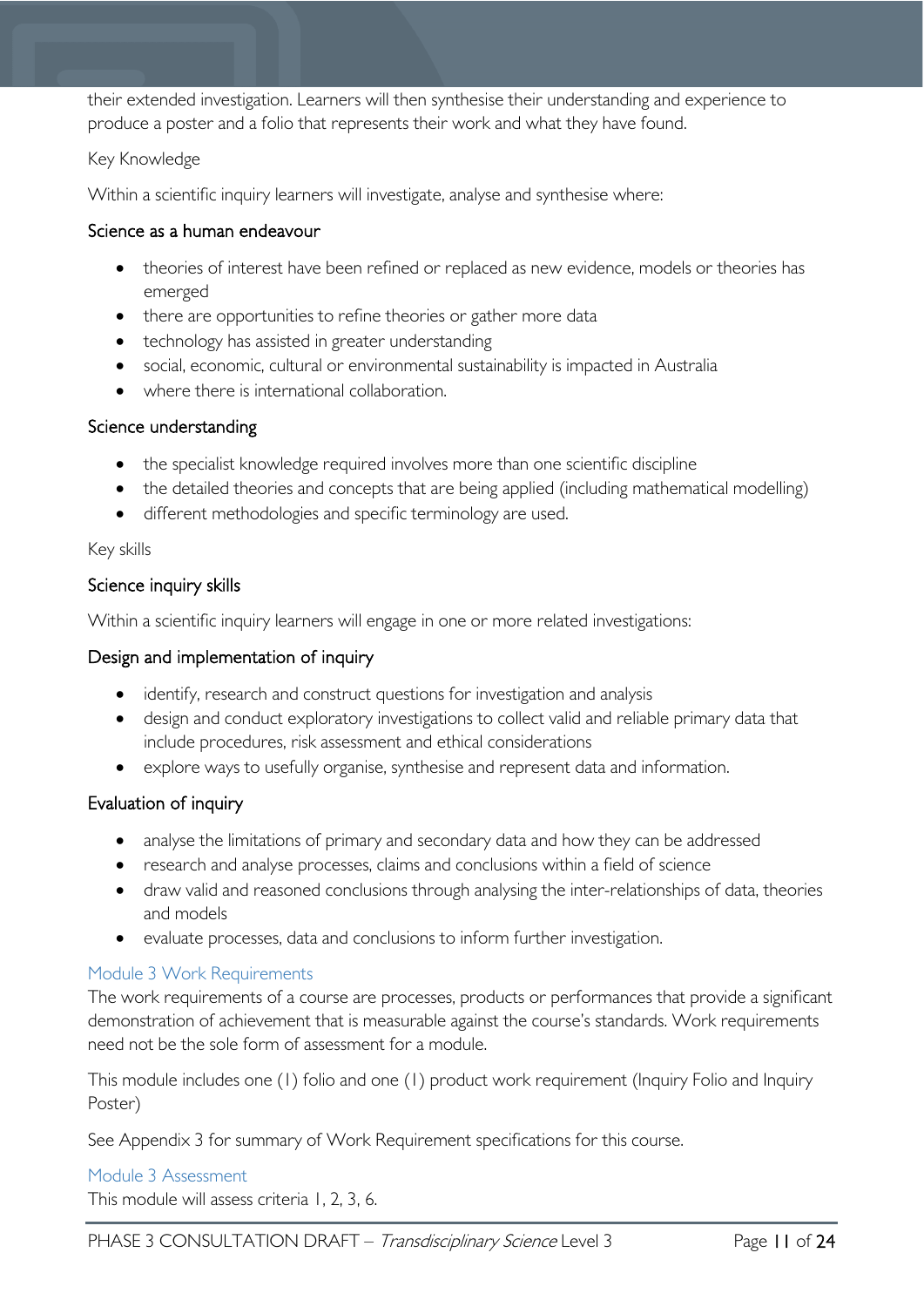### <span id="page-11-0"></span>Assessment

Criterion-based assessment is a form of outcomes assessment that identifies the extent of learner achievement at an appropriate end-point of study. Although assessment – as part of the learning program – is continuous, much of it is formative, and is done to help learners identify what they need to do to attain the maximum benefit from their study of the course. Therefore, assessment for summative reporting to TASC will focus on what both teacher and learner understand to reflect endpoint achievement.

The standard of achievement each learner attains on each criterion is recorded as a rating 'A', 'B', or 'C', according to the outcomes specified in the standards section of the course.

A 't' notation must be used where a learner demonstrates any achievement against a criterion less than the standard specified for the 'C' rating.

A 'z' notation is to be used where a learner provides no evidence of achievement at all.

Internal assessment of all criteria will be made by the provider. Providers will report the learner's rating for each criterion to TASC.

TASC will supervise the external assessment of designated criteria which will be indicated by an asterisk (\*). The ratings obtained from the external assessments will be used in addition to internal ratings from the provider to determine the final award.

<span id="page-11-1"></span>**Criteria** 

|                      | Module I | Module 2 | Module 3 | Notes                                                                 |
|----------------------|----------|----------|----------|-----------------------------------------------------------------------|
| Criteria<br>Assessed | ,2,3,4   | ,2,3,5   | 1,2,3,6  | Three common in all modules<br>and one focus criterion per<br>module. |

The assessment for *Transdisciplinary Science* Level 3 will be based on the degree to which the learner can:

- 1. analyse and synthesise the interrelationships of the development and applications of science\*
- 2. apply and synthesise models and theories used to understand science\*
- 3. synthesise, evaluate and communicate within scientific inquiry\*
- 4. research, design and implement exploratory investigations individually and with others
- 5. research, design and implement investigations individually and with others
- 6. research, design and implement an extended scientific inquiry individually and with others

\*denotes criteria that are both internally and externally assessed.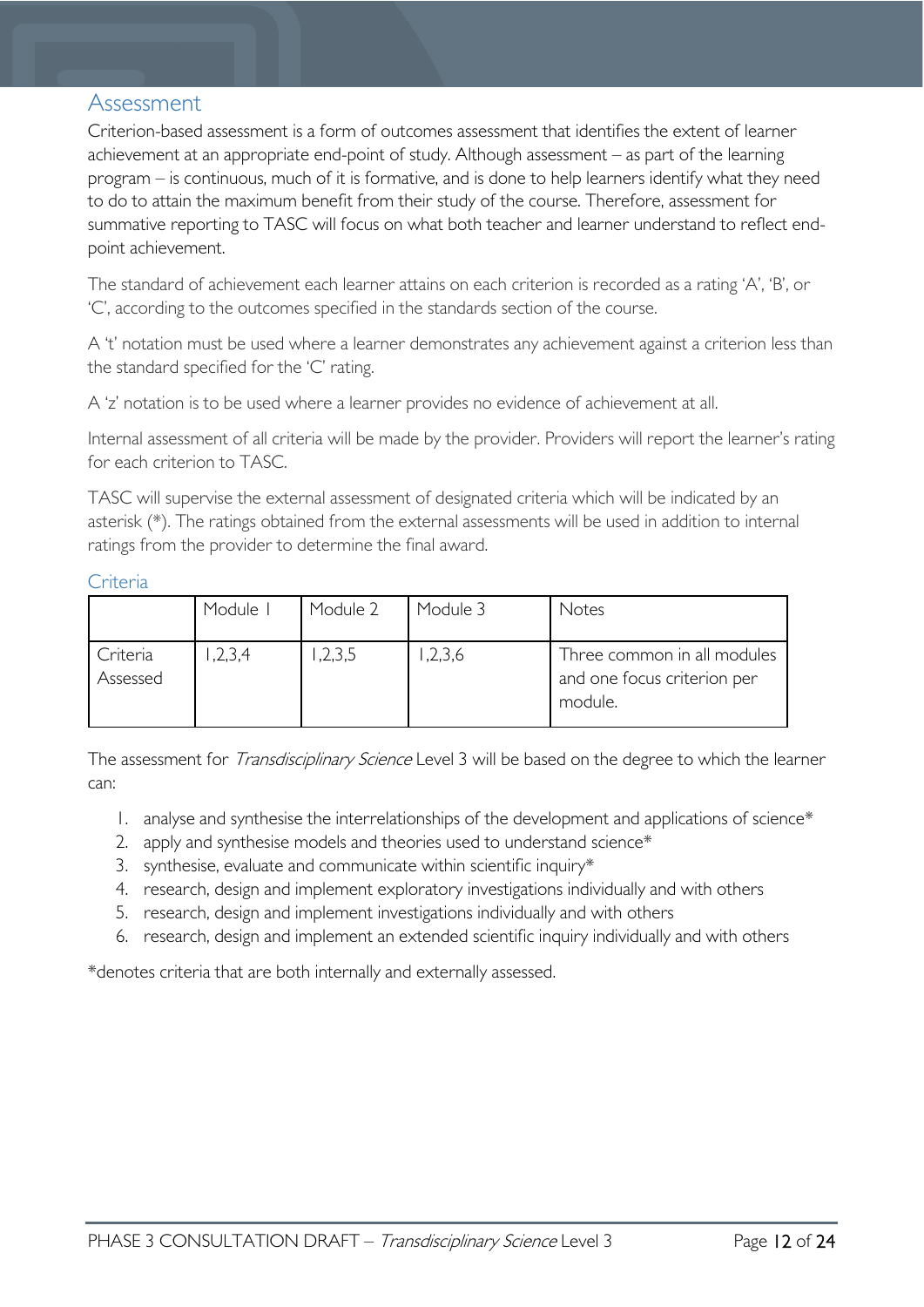#### <span id="page-12-0"></span>**Standards**

Criterion 1\*: analyse and synthesise the interrelationships of the development and applications of science

This criterion is both internally and externally assessed.

| Rating C                      | Rating B                       | Rating A                      |
|-------------------------------|--------------------------------|-------------------------------|
| describes the role of         | explains the role of           | analyses the role of          |
| collaboration and review, and | collaboration, debate and      | collaboration, debate and     |
| technologies, in the          | review, and technologies, in   | review, and technologies, in  |
| development of scientific     | the development of scientific  | the development of scientific |
| theories or models            | theories and models            | theories and models           |
| discusses how science has     | explains how science has       | evaluates how science has     |
| been used to meet needs and   | been used to meet diverse      | been used in concert with     |
| inform decision making, and   | needs and inform decision      | other sciences to meet        |
| some social, economic or      | making; and how these          | diverse needs and inform      |
| ethical implications of these | applications are influenced by | decision making; and how      |
| applications.                 | social, economic and ethical   | these applications are        |
|                               | factors.                       | influenced by interacting     |
|                               |                                | social, economic and ethical  |
|                               |                                | factors.                      |

Criterion 2\*: apply and synthesise models and theories used to understand science

|  |  |  | This criterion is both internally and externally assessed. |
|--|--|--|------------------------------------------------------------|
|  |  |  |                                                            |

| Rating C                                                                                                                                                                | Rating B                                                                                                                                                          | Rating A                                                                                                                                                                                                |
|-------------------------------------------------------------------------------------------------------------------------------------------------------------------------|-------------------------------------------------------------------------------------------------------------------------------------------------------------------|---------------------------------------------------------------------------------------------------------------------------------------------------------------------------------------------------------|
| synthesises and describes key<br>aspects of a theory or model<br>used to explain system<br>processes and the<br>phenomena to which they<br>can be applied               | synthesises and describes the<br>theories and model/s used to<br>explain systems, some<br>supporting evidence and<br>limitations                                  | synthesises and analyses the<br>theories and model/s used to<br>explain systems, supporting<br>evidence, limitations and<br>assumptions                                                                 |
| applies theories or models of<br>systems and processes to<br>explain phenomena, interpret<br>problems and make plausible<br>predictions in some<br>unfamiliar contexts. | applies theories and models<br>of systems and processes to<br>explain phenomena, analyse<br>problems and make plausible<br>predictions in unfamiliar<br>contexts. | applies theories and models<br>of systems and processes to<br>explain phenomena and<br>critically analyse complex<br>problems and make<br>reasoned, plausible<br>predictions in unfamiliar<br>contexts. |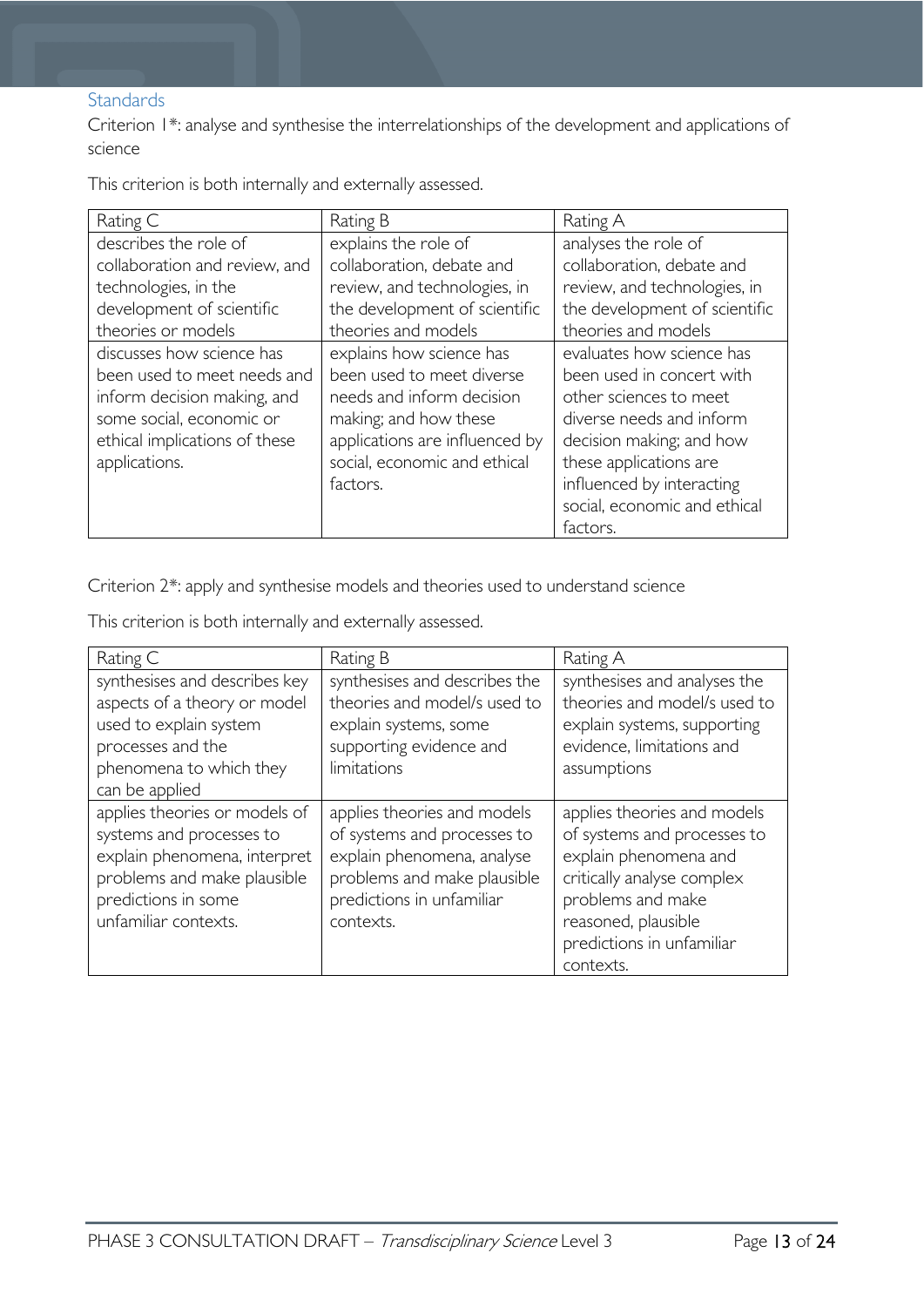Criterion 3\*: synthesise, evaluate and communicate within scientific inquiry

Rating C Rating B Rating A selects data to demonstrate relationships linked to scientific knowledge and provides conclusions based on data selects appropriate data as evidence, interprets evidence with reference to models and/or theories and provides evidence for conclusions justifies their selection of data as evidence, analyses evidence with reference to models and/or theories and develops evidence-based conclusions that identify limitations evaluates processes and claims and suggests improvements or alternatives evaluates processes and claims; provides a critique with reference to evidence and identifies possible improvements or alternatives evaluates processes and claims; provides an evidencebased critique and discussion of improvements or alternatives selects, constructs and uses appropriate representations to describe relationships and solve problems selects, constructs and uses appropriate representations to describe complex relationships and solve unfamiliar problems selects, constructs and uses appropriate representations to describe complex relationships and solve complex and unfamiliar problems communicates clearly in a range of modes, styles and genres for specific purposes. communicates clearly and accurately in a range of modes, styles and genres for specific audiences and purposes. communicates effectively and accurately in a range of modes, styles and genres for specific audiences and purposes.

This criterion is both internally and externally assessed.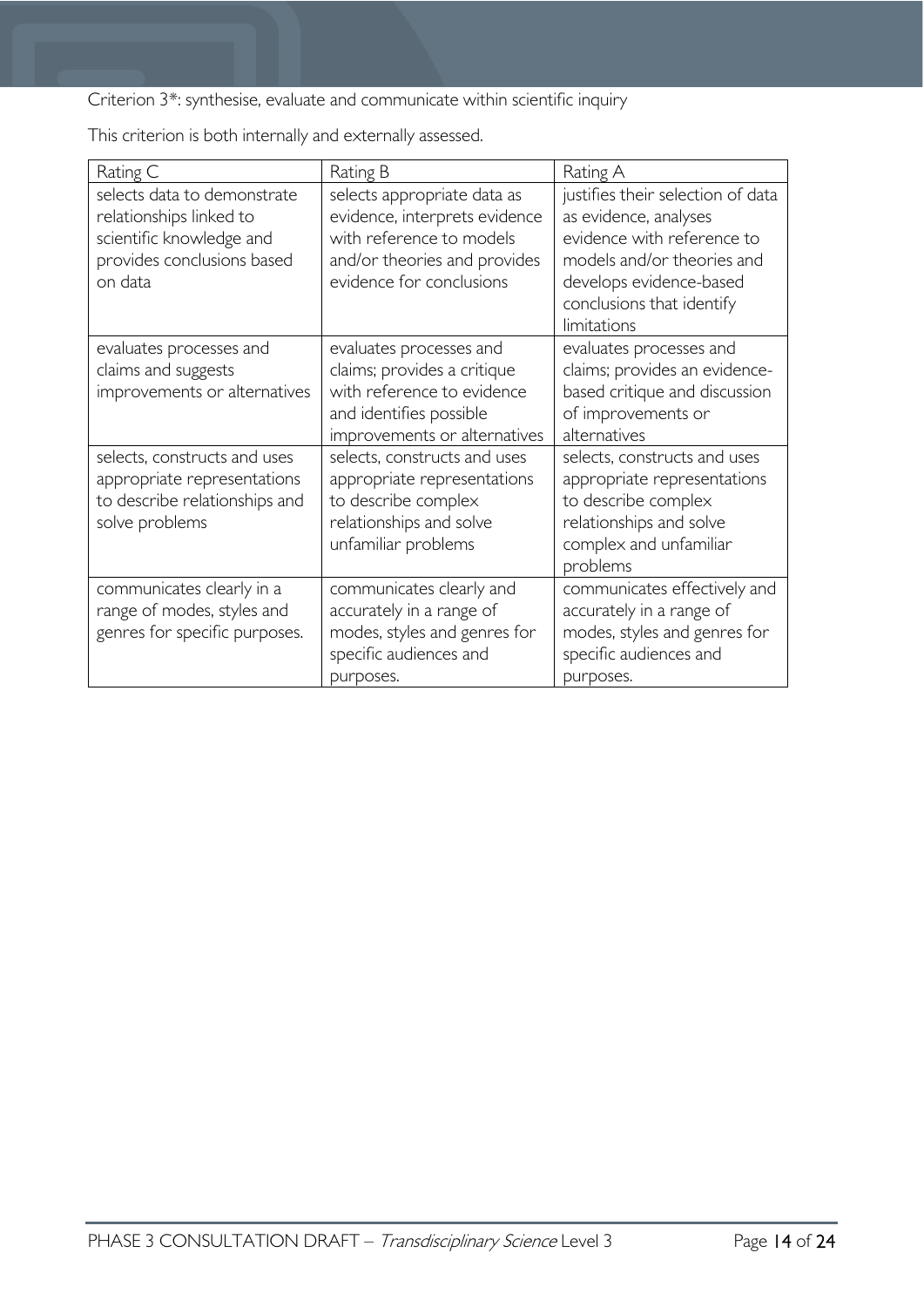Criterion 4: research, design and implement exploratory investigations individually and with others

This criterion is only internally assessed.

| Rating C                                                                                                                                                    | Rating B                                                                                                                                                        | Rating A                                                                                                                                                               |
|-------------------------------------------------------------------------------------------------------------------------------------------------------------|-----------------------------------------------------------------------------------------------------------------------------------------------------------------|------------------------------------------------------------------------------------------------------------------------------------------------------------------------|
| researches for, designs and<br>conducts safe, ethical<br>investigations that collect valid                                                                  | researches for, designs,<br>conducts and improves safe,<br>ethical investigations that                                                                          | researches for, designs,<br>conducts and improves safe,<br>ethical investigations that                                                                                 |
| data to explore applications<br>of science                                                                                                                  | collect valid, reliable data to<br>explore applications of<br>science                                                                                           | efficiently collect valid,<br>reliable data in to explore<br>applications of science                                                                                   |
| analyses data, to identify<br>broad relationships,<br>anomalies and sources of<br>error                                                                     | analyses data sets to identify<br>broad causal and<br>correlational relationships,<br>anomalies and sources of<br>error                                         | analyses data sets to explain<br>broad causal and<br>correlational relationships,<br>the reliability of the data and<br>sources of error                               |
| sets personal priorities and<br>manage resources effectively<br>to investigate an application<br>of science                                                 | set and adapt personal<br>priorities and manage<br>resources effectively to<br>investigate an application of<br>science                                         | establish personal priorities,<br>manage resources effectively<br>and demonstrate initiative to<br>investigate an area of science                                      |
| set and apply criteria, within a<br>broad investigation, to<br>complete complex tasks and<br>evaluate the outcomes of<br>individual and group<br>decisions. | develop and apply criteria,<br>within a broad investigation,<br>to complete complex tasks<br>and evaluate the outcomes of<br>individual and group<br>decisions. | develop, apply and adapt<br>criteria, within a broad<br>investigation, to complete<br>complex tasks and evaluate<br>the outcomes of individual<br>and group decisions. |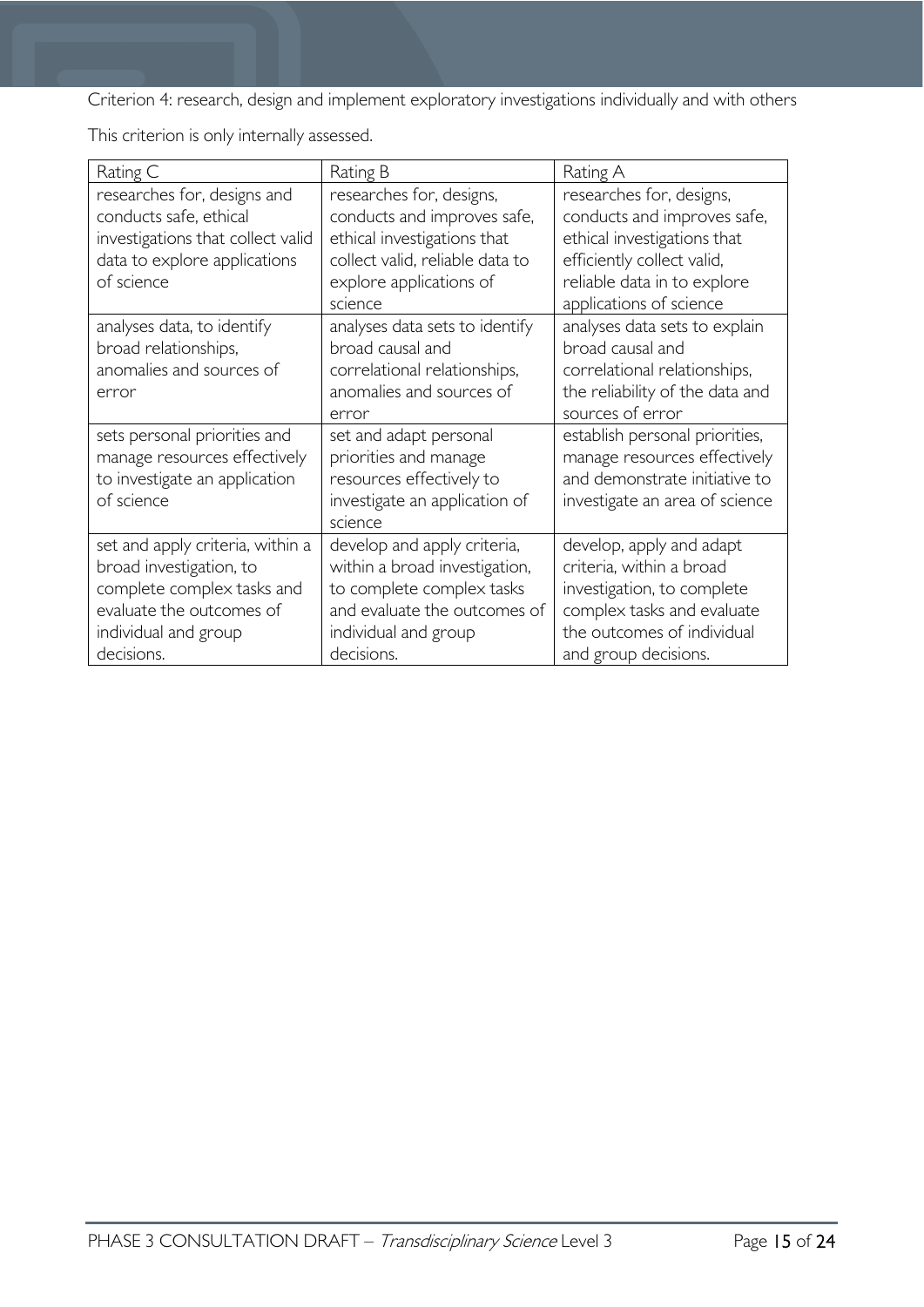Criterion 5: research, design and implement investigations individually and with others

This criterion is only internally assessed.

| Rating C                                                                                                                                                                    | Rating B                                                                                                                                                                                           | Rating A                                                                                                                                                                                                                      |
|-----------------------------------------------------------------------------------------------------------------------------------------------------------------------------|----------------------------------------------------------------------------------------------------------------------------------------------------------------------------------------------------|-------------------------------------------------------------------------------------------------------------------------------------------------------------------------------------------------------------------------------|
| researches for, designs and<br>conducts safe, ethical<br>investigations that collect valid<br>data to target and refine the<br>application of theories and<br>methodologies | researches for, designs,<br>conducts and improves safe,<br>ethical investigations that<br>collect valid, reliable data to<br>target and refine the<br>application of theories and<br>methodologies | researches for, designs,<br>conducts and improves safe,<br>ethical investigations that<br>efficiently collect valid,<br>reliable data in response to<br>target and refine the<br>application of theories and<br>methodologies |
| analyses data to identify<br>relationships, anomalies and<br>sources of error to target<br>and refine the application of<br>theories and methodologies                      | analyses data sets to identify<br>causal and correlational<br>relationships, anomalies and<br>sources of error to target<br>and refine the application of<br>theories and methodologies            | analyses data sets to explain<br>causal and correlational<br>relationships, the reliability of<br>the data and sources of error<br>to target and refine the<br>application of theories and<br>methodologies                   |
| sets personal priorities and<br>manage resources effectively<br>to support and prepare for<br>an extended investigation                                                     | set and adapt personal<br>priorities and manage<br>resources effectively to<br>support and prepare for an<br>extended investigation                                                                | establish personal priorities,<br>manage resources effectively<br>and demonstrate initiative to<br>support and prepare for an<br>extended investigation                                                                       |
| set and apply criteria to<br>complete a series of complex<br>tasks and evaluate the<br>outcomes of individual and<br>group decisions.                                       | develop and apply criteria to<br>complete a series of complex<br>tasks and evaluate the<br>outcomes of individual and<br>group decisions.                                                          | develop, apply and adapt<br>criteria to complete a series<br>of complex tasks and<br>evaluate the outcomes of<br>individual and group<br>decisions.                                                                           |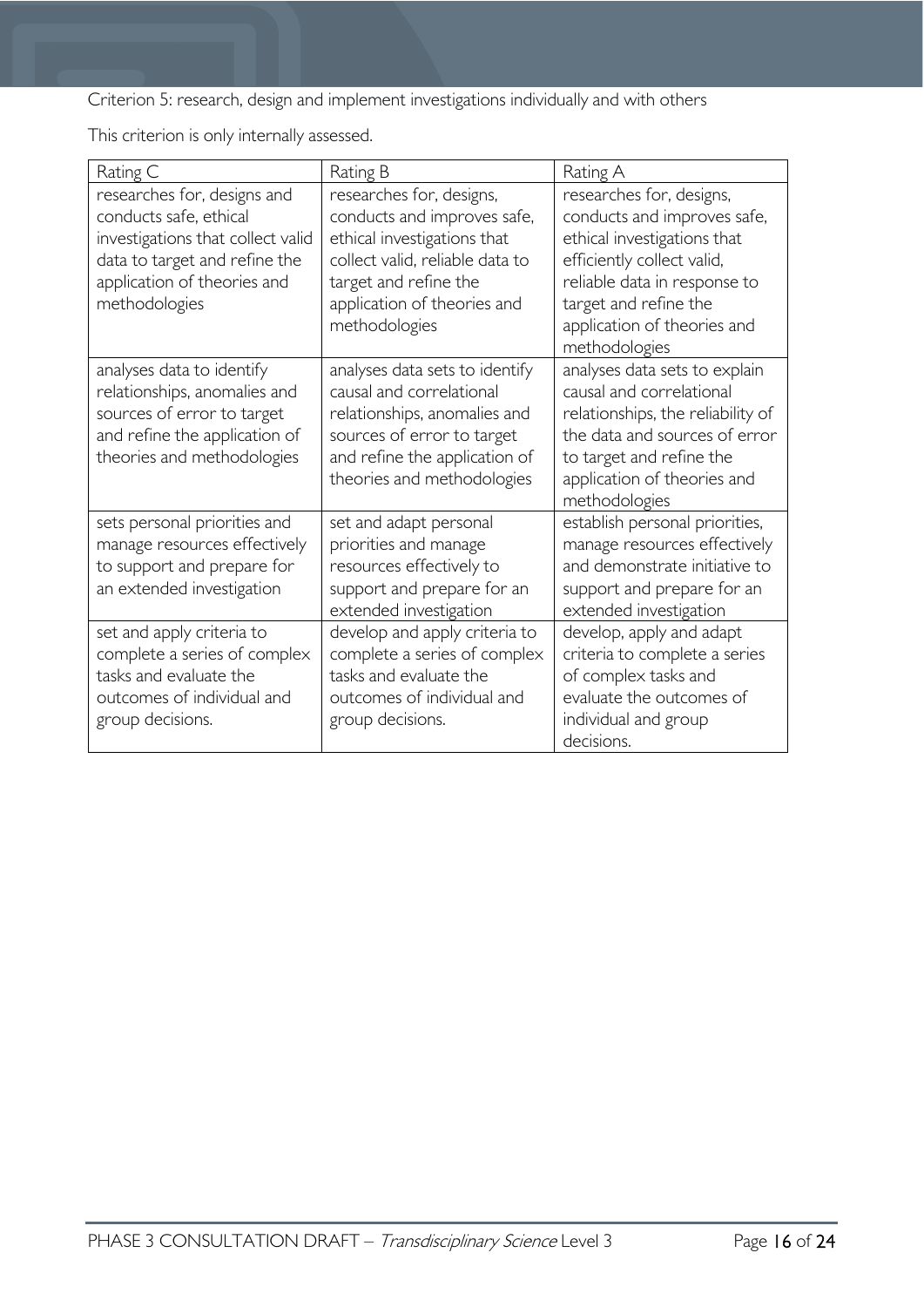Criterion 6: research, design and implement an extended scientific inquiry individually and with others

This criterion is only internally assessed.

| Rating C                                                                                                                                                | Rating B                                                                                                                                                     | Rating A                                                                                                                                                            |
|---------------------------------------------------------------------------------------------------------------------------------------------------------|--------------------------------------------------------------------------------------------------------------------------------------------------------------|---------------------------------------------------------------------------------------------------------------------------------------------------------------------|
| researches for, designs and<br>conducts safe, ethical<br>investigations that collect valid<br>data for an extended inquiry                              | researches for, designs,<br>conducts and improves safe,<br>ethical investigations that<br>collect valid, reliable data for<br>an extended inquiry            | researches for, designs,<br>conducts and improves safe,<br>ethical investigations that<br>efficiently collect valid,<br>reliable data for an extended<br>inquiry    |
| analyses data, within an<br>ongoing inquiry, to identify<br>relationships, anomalies and<br>sources of error                                            | analyses data sets, within an<br>ongoing inquiry, to identify<br>causal and correlational<br>relationships, anomalies and<br>sources of error                | analyses data sets, within an<br>ongoing inquiry, to explain<br>causal and correlational<br>relationships, the reliability of<br>the data and sources of error      |
| sets personal priorities and<br>manage resources effectively<br>within an extended inquiry                                                              | set and adapt personal<br>priorities and manage<br>resources effectively within<br>an extended inquiry                                                       | establish personal priorities,<br>manage resources effectively<br>and demonstrate initiative<br>within an extended inquiry                                          |
| set and apply criteria, within<br>an ongoing inquiry to<br>complete complex tasks and<br>evaluate the outcomes of<br>individual and group<br>decisions. | develop and apply criteria,<br>within an ongoing inquiry, to<br>complete complex tasks and<br>evaluate the outcomes of<br>individual and group<br>decisions. | develop, apply and adapt<br>criteria, within an ongoing<br>inquiry, to complete complex<br>tasks and evaluate the<br>outcomes of individual and<br>group decisions. |

### <span id="page-16-0"></span>Quality Assurance

• This will be determined by TASC at time of accreditation.

## <span id="page-16-1"></span>Qualifications and Award Requirements

The final award will be determined by the Office of Tasmanian Assessment, Standards and Certification from the 9 ratings (6 ratings from the internal assessment and 3 ratings from the external assessment).

The minimum requirements for an award in *Transdisciplinary Science* Level 3 are as follows:

EXCEPTIONAL ACHIEVEMENT (EA) 8'A' ratings, 1 'B' rating (2 'A' ratings, 1 'B' rating from external assessment)

HIGH ACHIEVEMENT (HA) 4 'A' ratings, 4 'B' ratings, 1 'C' ratings (1 'A' rating, 1 'B' rating and 1 'C' rating from external assessment)

COMMENDABLE ACHIEVEMENT (CA) 4 'B' ratings, 4 'C' ratings (1 'B' ratings, 2 'C' ratings from external assessment)

SATISFACTORY ACHIEVEMENT (SA) 7 'C' ratings (2 'C' ratings from external assessment)

PRELIMINARY ACHIEVEMENT (PA) 5 'C' ratings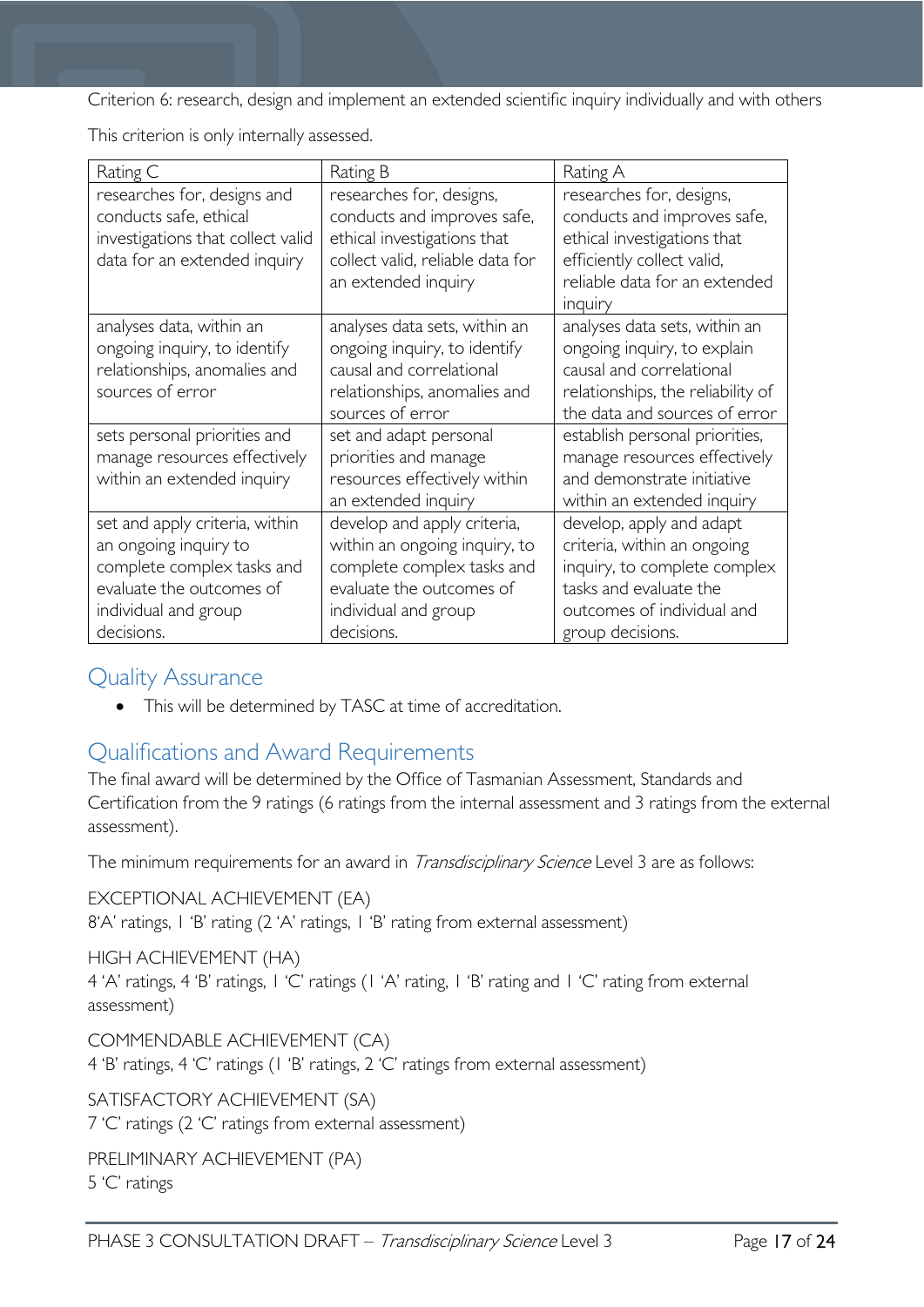A learner who otherwise achieves the ratings for a CA (Commendable Achievement) or SA (Satisfactory Achievement) award but who fails to show any evidence of achievement in one or more criteria ('z' notation) will be issued with a PA (Preliminary Achievement) award.

# <span id="page-17-0"></span>Course Evaluation

• This will be confirmed by time of accreditation.

### <span id="page-17-1"></span>Course Developer

This course has been developed by the Department of Education's Years 9 to 12 Learning Unit in collaboration with Catholic Education Tasmania and Independent Schools Tasmania.

# <span id="page-17-2"></span>Accreditation and Version History

• Details to be determined by TASC at time of accreditation.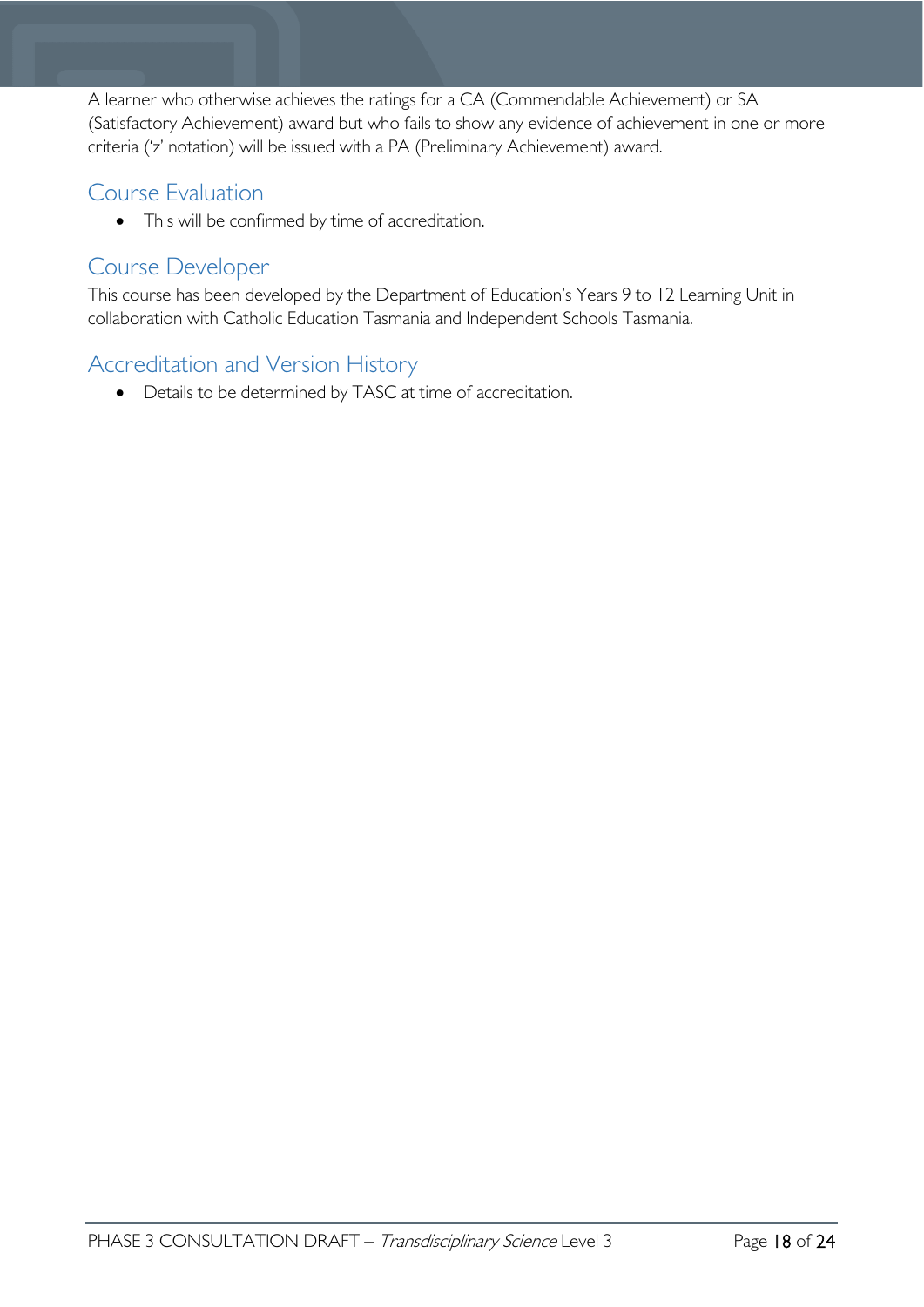# Appendix 1 - Line of Sight

| Learning Outcomes                      |                        |                             |                                            |                                                                                   |  |
|----------------------------------------|------------------------|-----------------------------|--------------------------------------------|-----------------------------------------------------------------------------------|--|
| What students are<br>expected to learn | <b>Content</b>         |                             |                                            |                                                                                   |  |
|                                        | What teachers<br>teach | <b>Work Requirements</b>    |                                            |                                                                                   |  |
|                                        |                        | Some of what<br>learners do | Criteria                                   |                                                                                   |  |
|                                        |                        |                             | Key characteristics of<br>what learners do | <b>Standards</b>                                                                  |  |
|                                        |                        |                             |                                            | Qualities to be<br>assessed for the key<br>characteristics of<br>what learners do |  |

<span id="page-18-0"></span>

| Learning Outcomes |                                                                                                                                               | Course         | Work                     | Criteria       | Standards | General              |
|-------------------|-----------------------------------------------------------------------------------------------------------------------------------------------|----------------|--------------------------|----------------|-----------|----------------------|
|                   |                                                                                                                                               | Content        | Requirements             |                |           | Capabilities (GC)    |
|                   | Analyse and synthesise the interrelationships of the development and<br>applications of science with technology and the values of the broader | Module 1, 2, 3 | Module 1, 2, 3           | $\mathsf{C}$   | All       | GC:<br>目頭            |
|                   | community.                                                                                                                                    |                |                          |                |           |                      |
|                   | Apply and synthesise models and theories used to understand science.                                                                          | Module 1, 2, 3 | Module 1, 2, $3 \mid C2$ |                | All       | GC:                  |
|                   |                                                                                                                                               |                |                          |                |           | 目語(                  |
|                   |                                                                                                                                               |                |                          |                |           | ∺                    |
| 3.                | Synthesise theory and observations, evaluate and communicate within                                                                           | Module 1, 2, 3 | Module 1, 2, $3 \mid C3$ |                | All       | GC:                  |
|                   | scientific inquiry.                                                                                                                           |                |                          |                |           | ା <u>ଅ</u> ⊒ G:<br>冒 |
| 4.                | Work independently and with others to research, design and                                                                                    | Module         | Module                   | C <sub>4</sub> | All       | GC:                  |
|                   | implement exploratory investigations for scientific inquiry.                                                                                  |                |                          |                |           | 器でき                  |
|                   |                                                                                                                                               |                |                          |                |           |                      |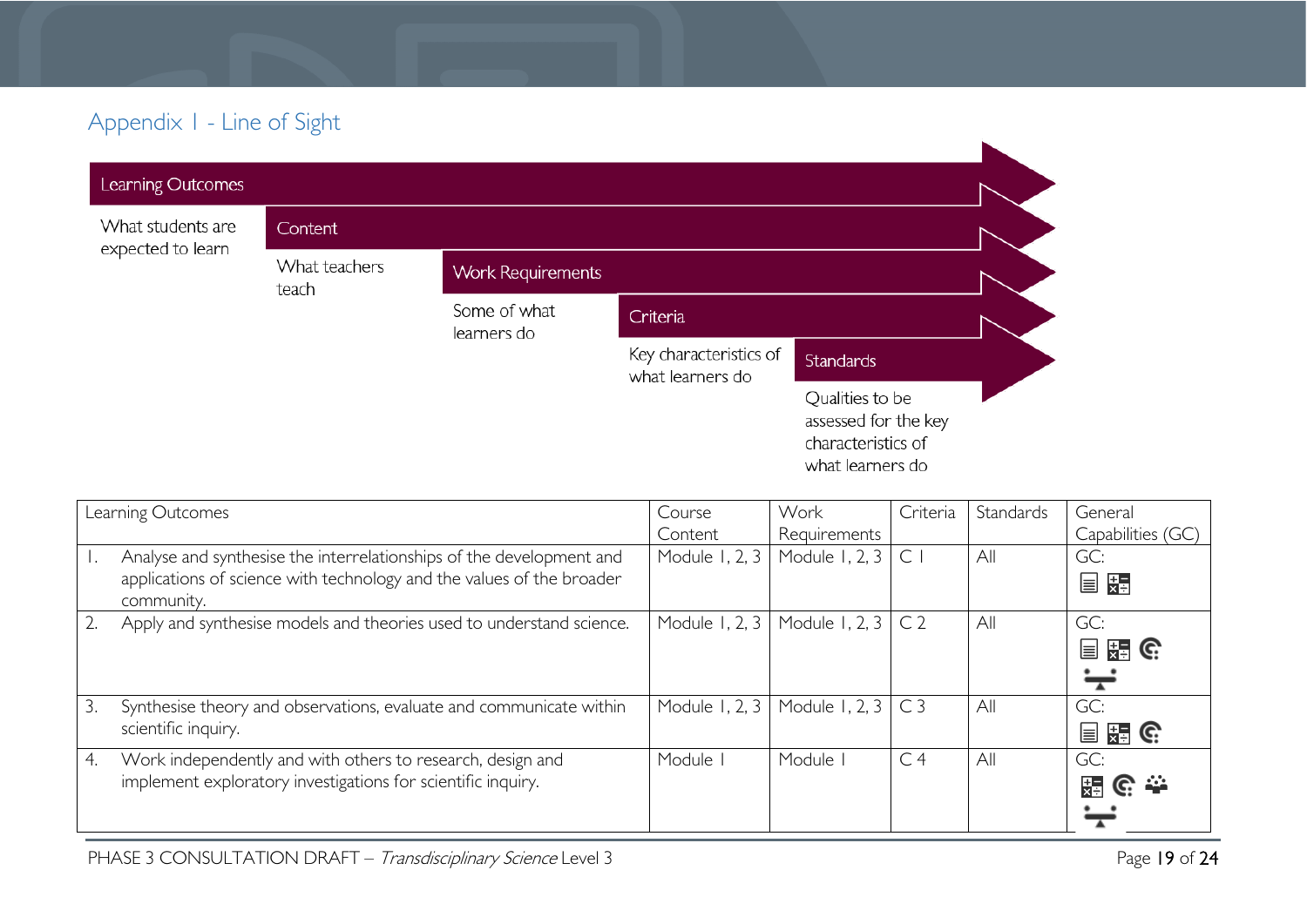|    | Work independently and with others to research, design and<br>implement investigations to prepare for and/or support an extended<br>scientific inquiry. | Module 2 | Module 2 | All | GC:<br>၉ ≏<br>묺  |
|----|---------------------------------------------------------------------------------------------------------------------------------------------------------|----------|----------|-----|------------------|
| 6. | Work independently and with others to research, design and<br>implement investigations to complete an extended scientific inquiry.                      | Module 3 | Module 3 | All | GC:<br>၉ ≏<br>믔급 |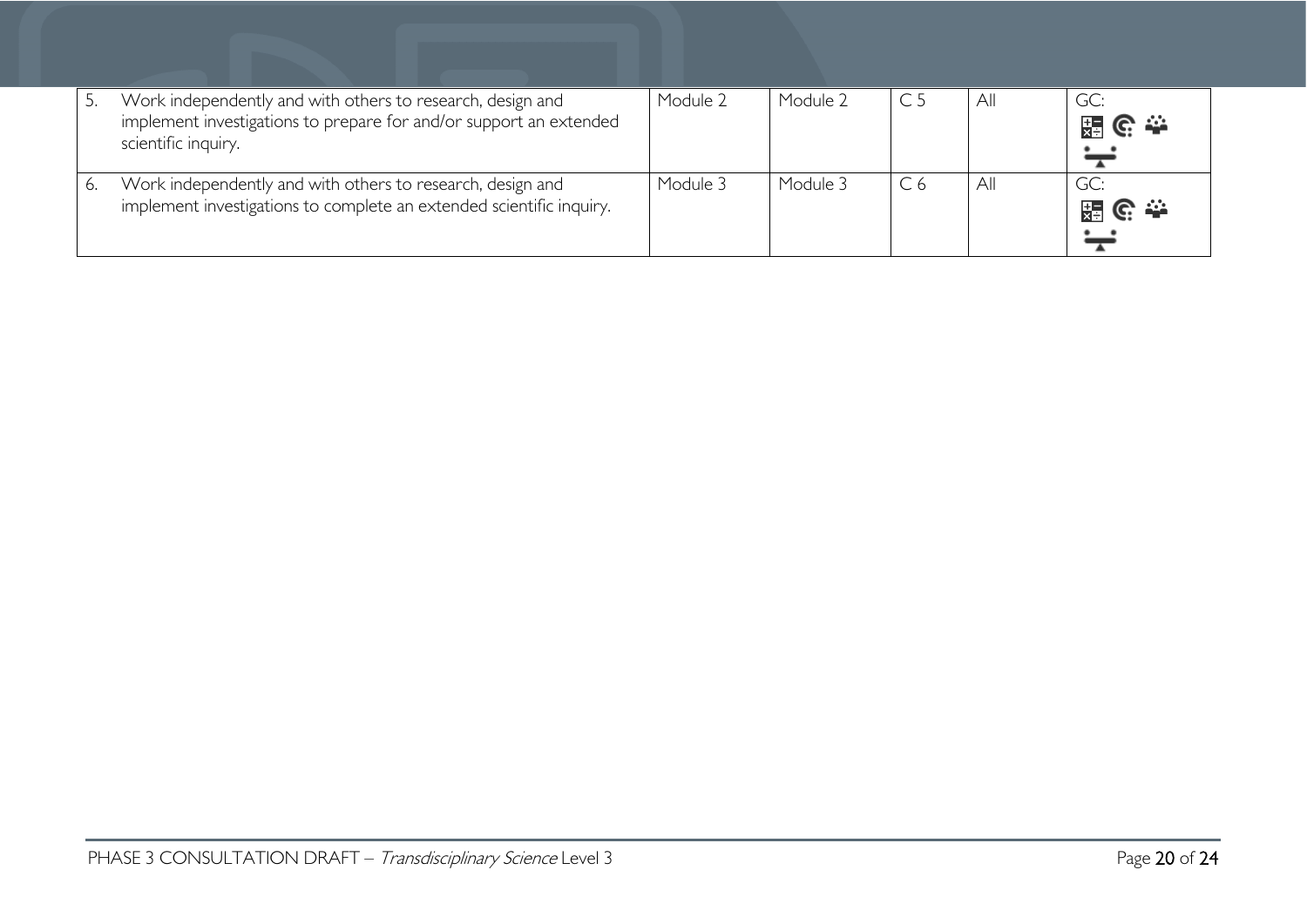# <span id="page-20-0"></span>Appendix 2 - Alignment to Curriculum Frameworks

### <span id="page-20-1"></span>Links to Foundation to Year 10

#### <span id="page-20-2"></span>Progression from the F-10 Australian Curriculum: Science

This course component continues to develop student understanding and skills from across the three strands of the F-10 Australian Curriculum: Science. In the Science Understanding strand, the Biology curriculum draws on knowledge and understanding from across the four sub-strands of Biological, Physical, Chemical, and Earth and Space sciences.

#### <span id="page-20-3"></span>Mathematical skills expected of students studying Transdisciplinary Science

This course component requires students to use the mathematical skills they have developed through the F-10 Australian Curriculum: Mathematics, in addition to the numeracy skills they have developed through the Science Inquiry Skills strand of the Australian Curriculum: Science.

Within the Science Inquiry Skills strand, students are required to gather, represent and analyse numerical data to identify the evidence that forms the basis of scientific arguments, claims or conclusions. In gathering and recording numerical data, students are required to make measurements using appropriate units to an appropriate degree of accuracy.

Students may need to be taught when it is appropriate to join points on a graph and when it is appropriate to use a line of best fit. They may also need to be taught how to construct a straight line that will serve as the line of best fit for a set of data presented graphically.

It is assumed that students will be able to competently:

- perform calculations involving addition, subtraction, multiplication and division of quantities
- perform approximate evaluations of numerical expressions
- express fractions as percentages, and percentages as fractions
- calculate percentages
- recognise and use ratios
- transform decimal notation to power of ten notation
- substitute physical quantities into an equation using consistent units so as to calculate one quantity and check the dimensional consistency of such calculations
- solve simple algebraic equations
- comprehend and use the symbols/notations <,>, ∆, ≈
- translate information between graphical, numerical and algebraic forms
- distinguish between discrete and continuous data then select appropriate forms, variables and scales for constructing graphs
- construct and interpret frequency tables and diagrams, pie charts and histograms
- describe and compare data sets using mean, median and inter-quartile range
- interpret the slope of a linear graph.

# <span id="page-20-4"></span>Appendix 3 - Work Requirements

#### <span id="page-20-5"></span>Module 1 Work Requirements Specifications

Focus Area: Transdisciplinary Science Title of Work Requirement: Applying science in Tasmania Mode /Format: Investigation Learning Outcomes: 1, 2, 3 and 4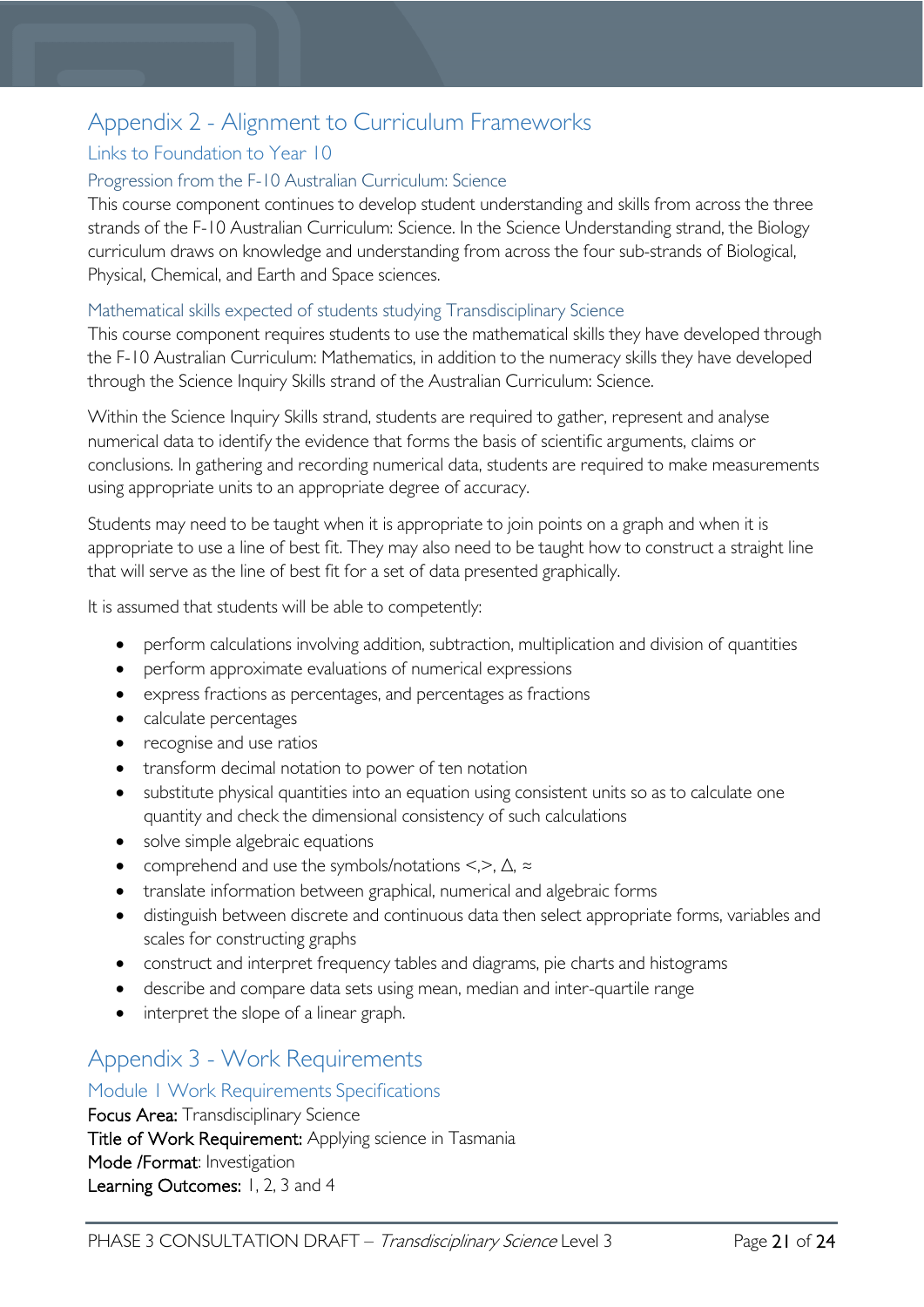#### Description:

Learners must complete a laboratory and/or field journal for assessment of criterion 4 and to prepare for the remainder of this Work Requirement.

Learners will outline:

an area where science is applied in Tasmania referring to the key knowledge for Module 1

a focus for further investigation in Module 2 and the reasons for this choice

a summary of what will be investigated and what approaches will be taken in Module 2 Size: 50 Hours

Timing: This is a culminating performance for Module 1

External agencies: Engagement with scientists and their institutions is optional

#### Relevant Criterion/criteria:

- Criterion I
- Criterion 2
- Criterion 3
- Criterion 4

### <span id="page-21-0"></span>Module 2 Work Requirements Specifications

Focus Area: Transdisciplinary Science

Title of Work Requirement: Applying methodology and specialist knowledge

Mode /Format: Investigation

Learning Outcomes: 1, 2, 3 and 5

#### Description:

Learners must complete a laboratory and/or field journal for assessment of criterion 5 and to prepare for the remainder of this Work Requirement.

Learners will outline:

- The focus of their investigation in the national context referring to the key knowledge for Module 2
- The findings from their investigations in Modules 1 and 2
- Their plans for extended inquiry for Module 3 reasons for this choice referring to their findings in Module 2
- a summary of what will be investigated in Module 3 and the methodologies to be used.

#### Size: 50 Hours

Timing: This is a culminating performance

External agencies: Engagement with scientists and their institutions is optional

#### Relevant Criterion/criteria:

- Criterion 1
- Criterion 2
- Criterion 3
- Criterion 5

#### <span id="page-21-1"></span>Module 3 Work Requirements Specifications

Focus Area: Transdisciplinary Science Title of Work Requirement: Inquiry Poster Mode /Format: Product Learning Outcomes: 1, 2, 3 Description:

Utilising an A2 poster format learners will outline:

• The question being investigated in Module 3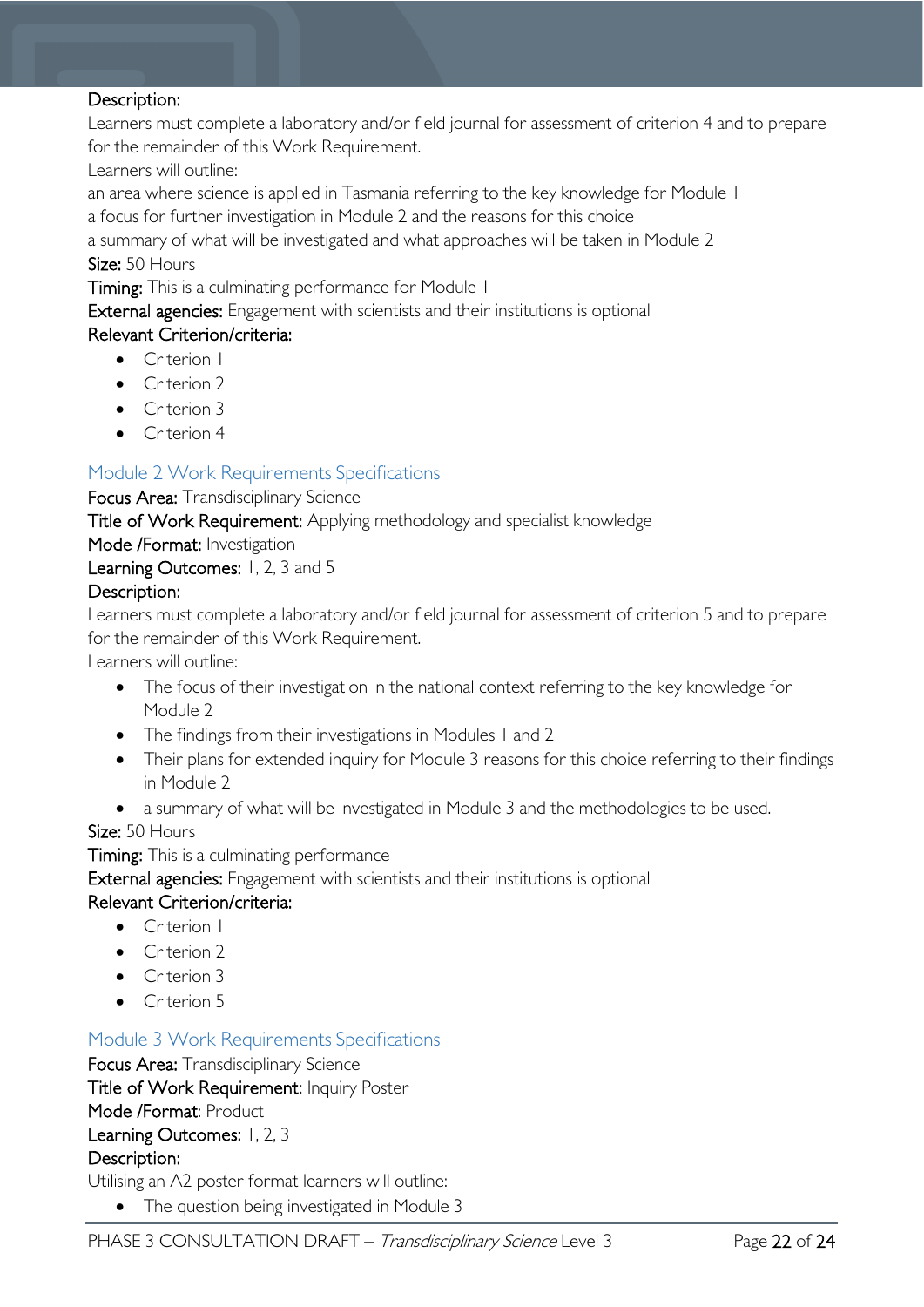- Their major findings with theoretical underpinning the evidence for them
- Opportunities for further investigation with reasoning

Size: 15-minute presentation

Timing: This is a culminating performance

External agencies: Engagement with scientists and their institutions is optional

### Relevant Criterion/criteria:

- Criterion 2
- Criterion 3

Relationship to External Assessment: Together with the Inquiry folio this form part of external assessment.

Focus Area: Transdisciplinary Science

Title of Work Requirement: Inquiry Folio

Mode /Format: Folio

Learning Outcomes: 1, 2, 3 and 6

### Description:

Learners must complete a laboratory and/or field journal for assessment of criterion 4 and to prepare for the remainder of this Work Requirement.

Learners choose items from all three modules to for a folio, including:

- discussion of the local, national and global contexts for their investigation
- evidence to definitively support each element and claim on their Inquiry Poster.

#### Size: 40 Hours

Timing: This is a culminating performance

External agencies: Engagement with scientists and their institutions is optional.

#### Relevant Criterion/criteria:

- Criterion 1
- Criterion 2
- Criterion 3
- Criterion 6

Relationship to External Assessment: Together with the Inquiry poster this form part of external assessment.

## <span id="page-22-0"></span>Appendix 4 – General Capabilities and Cross-Curriculum Priorities

Learning across the curriculum content, including the cross-curriculum priorities and general capabilities, assists students to achieve the broad learning outcomes defined in the Alice Springs (Mparntwe) Education Declaration (December 2019).

General Capabilities:

The general capabilities play a significant role in the Australian Curriculum in equipping young Australians to live and work successfully in the twenty-first century.

In the Australian Curriculum, capability encompasses knowledge, skills, behaviours and dispositions. Students develop capability when they apply knowledge and skills confidently, effectively and appropriately in complex and changing circumstances, in their learning at school and in their lives outside school.